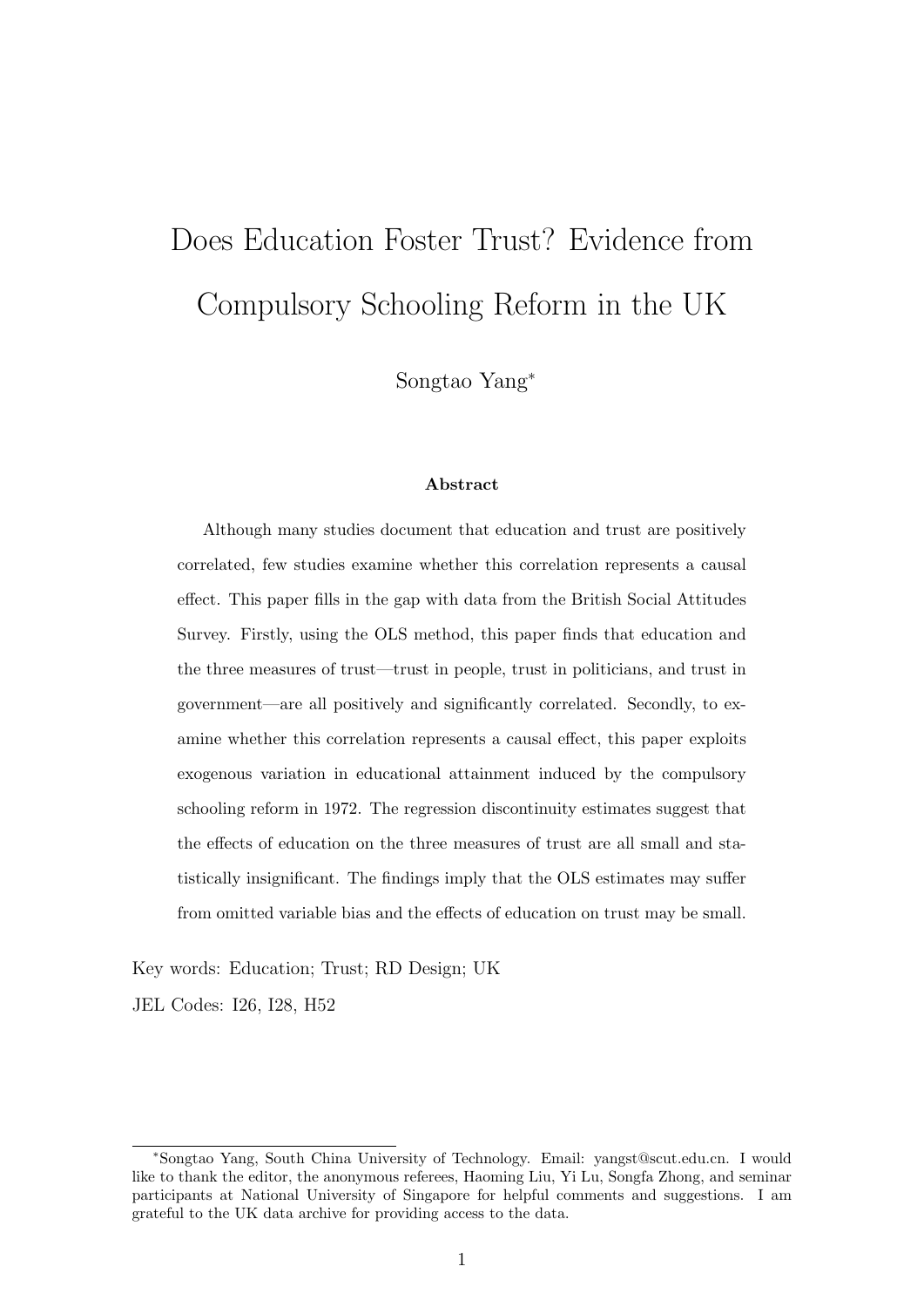# 1 Introduction

In many countries, an important goal of public education is to build trust [\(Glaeser](#page-22-0) [et al., 2007\)](#page-22-0), because trust facilitates cooperation and coordination among people and allows a society to avoid inefficient non-cooperative traps.[1](#page-1-0) Many studies have investigated whether public education could improve trust (e.g.[,Alesina and](#page-20-0) [La Ferrara](#page-20-0) [\(2002\)](#page-20-0); [Helliwell and Putnam](#page-22-1) [\(2007\)](#page-22-1); [Nannestad](#page-23-0) [\(2008\)](#page-23-0); [Schoon et al.](#page-24-0) [\(2010\)](#page-24-0); [Oreopoulos and Salvanes](#page-24-1) [\(2011\)](#page-24-1); [Borgonovi](#page-21-0) [\(2012\)](#page-21-0); [Hooghe et al.](#page-23-1) [\(2012\)](#page-23-1)). These studies typically use OLS regressions and find a positive correlation between education and trust, which seems to suggest that education could foster trust.

A major challenge facing researchers, however, is that educational attainment and trust could be driven by some common factors that are difficult to measure and control for. Firstly, personal ability or intelligence may affect both schooling attainment and trust. Secondly, individuals from better-educated families may achieve more schooling and are more likely to express trust towards others or government. Last but not least, people living in stronger communities may obtain more education and may find it easier to express trust towards others or government. If we do not address these potential omitted variable problems, we cannot draw any causal inferences between education and trust. Few studies have tried to address the endogeneity problem. An exception is [Milligan et al.](#page-23-2) [\(2004\)](#page-23-2), which uses compulsory schooling laws as IV for educational attainment to examine the effect of education on trust in other people and federal government in the US, as part of their larger study focusing on civic participation. Their estimated coefficient for trust in other people is only significant at the 10% significance level, while the coefficient for trust in government is insignificant even at the 10% significance level. The authors do not show

<span id="page-1-0"></span><sup>&</sup>lt;sup>1</sup>Trust is considered one of the two key measures of social capital [\(Putnam, 1995\)](#page-24-2). An extensive literature has documented that trust promotes economic growth [\(Knack and Keefer, 1997;](#page-23-3) [Zak and](#page-24-3) [Knack, 2001;](#page-24-3) [Algan and Cahuc, 2010\)](#page-20-1) and financial development [\(Guiso et al., 2004,](#page-22-2) [2008\)](#page-22-3). Also, trust supports a larger firm size by increasing decentralized decision making [\(Bloom et al., 2012\)](#page-21-1). In addition, trust could reduce government regulation [\(Aghion et al., 2010\)](#page-20-2). Trust, especially political trust, is crucial for political stability and government performance [\(Newton, 1997;](#page-24-4) [Tavits,](#page-24-5) [2006\)](#page-24-5). Last but not least, trust enhances subjective well-being [\(Helliwell, 2006;](#page-22-4) [Helliwell and Wang,](#page-22-5) [2011\)](#page-22-5).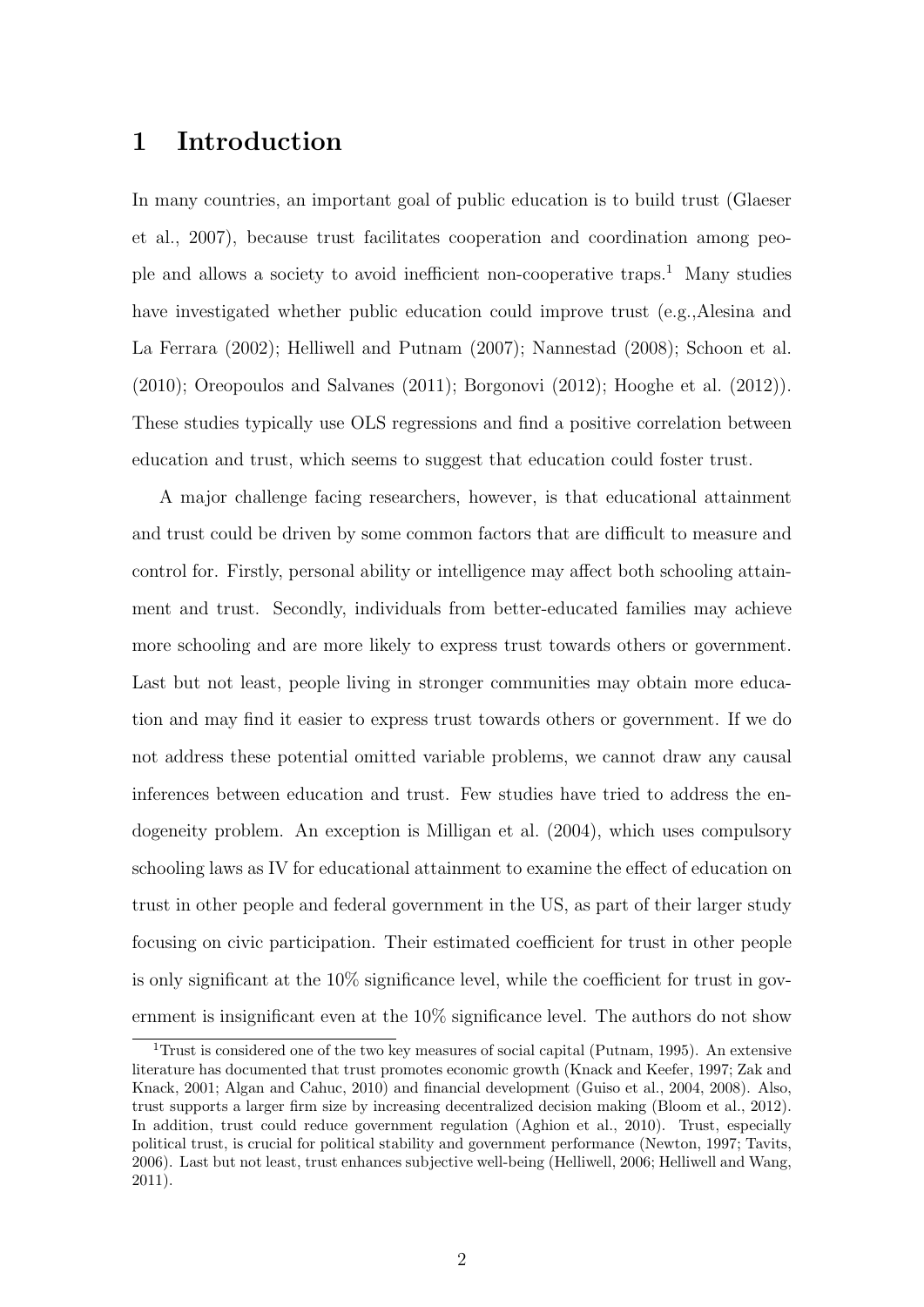the robustness of these results because their main interest is voting participation.[2](#page-2-0)

Using data sets from the British Social Attitudes Survey, this study examines the association between education and trust with the OLS method and estimates the causal effect of education on trust with a Regression Discontinuity (RD) design. To conduct the RD design, this study exploits the compulsory schooling reform in the UK in 1972, which generated exogenous variation in educational attainment across birth cohorts. Although the OLS estimates suggest that education and the three measures of trust—trust in people, trust in politicians, and trust in government are all positively and significantly correlated, the RD estimates indicate that the effects of education on the three measures of trust are all small and statistically insignificant. The results are robust when I use different sets of control variables, different bandwidths, and different ways to construct the dependent variables. The findings imply that the OLS estimates may suffer from omitted variable bias and the effects of education on trust may be small.

This study is related to two strands of literature. The first strand of literature explores the determinants of social capital [\(Alesina and La Ferrara, 2002;](#page-20-0) [Welch](#page-24-6) [et al., 2005;](#page-24-6) [Schoon et al., 2010\)](#page-24-0). The second strand of literature investigates the impact of education on trust and civic participation [\(Dee, 2004;](#page-21-2) [Milligan et al.,](#page-23-2) [2004;](#page-23-2) [Helliwell and Putnam, 2007;](#page-22-1) [Campbell, 2009;](#page-21-3) [Oreopoulos and Salvanes, 2011;](#page-24-1) [Borgonovi, 2012\)](#page-21-0).

This paper develops as follows. Section 2 discusses the channels through which education can affect trust and introduces the background information for education in the UK; Section 3 describes the estimation strategy; Section 4 describes the data and gives the summary statistics; Section 5 examines the correlation between education and three measures of trust; Section 6 reports the RD estimation results; Section 7 checks robustness of the results; and the last section concludes the paper.

<span id="page-2-0"></span><sup>&</sup>lt;sup>2</sup>The authors investigate the effect of education on voting participation in the US and the UK. Although they find a strong effect of education on voting participation in the US, they fail to find a significant effect in the UK.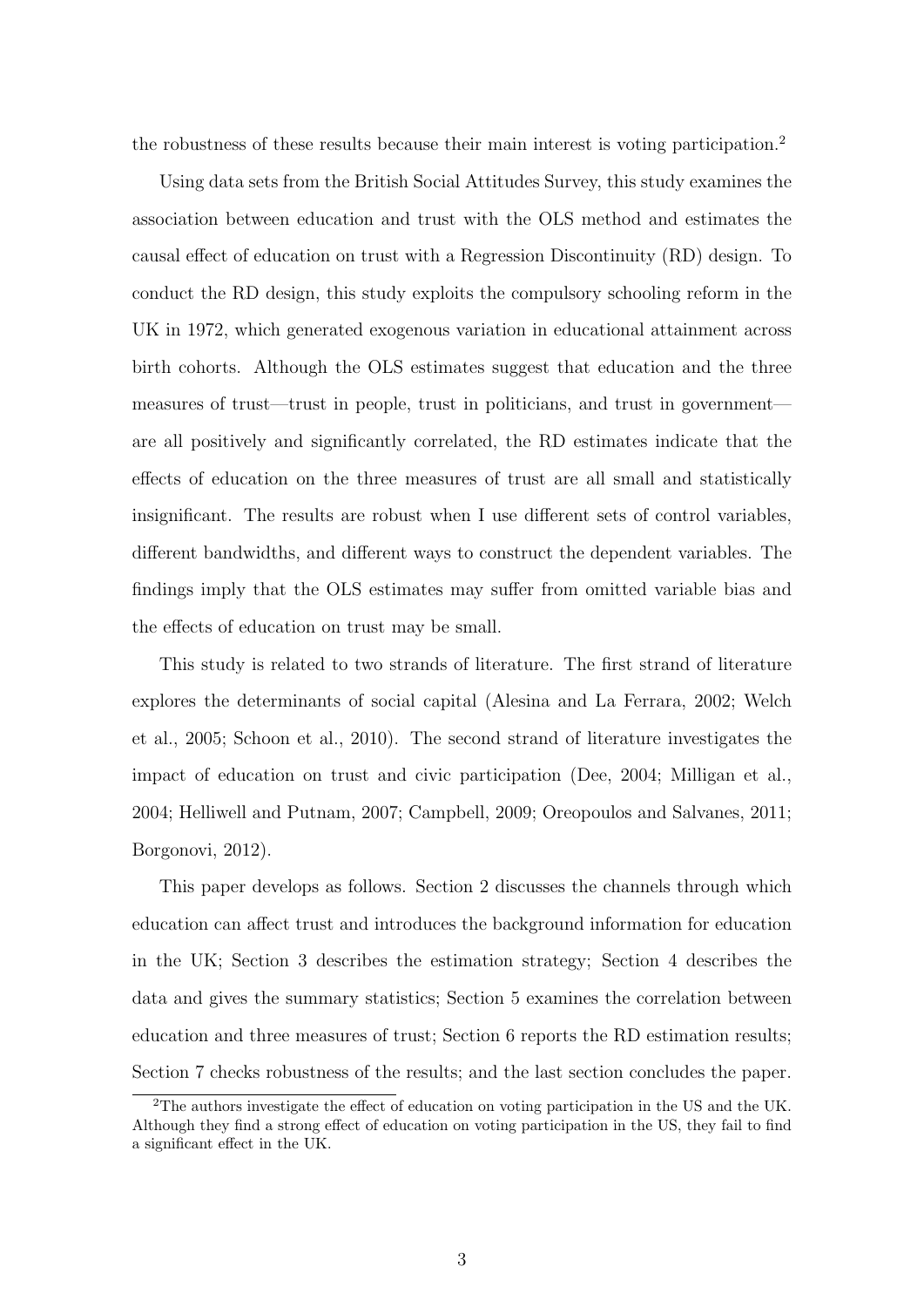## 2 Background

In this paper, I investigate the effect of education on attitudinal trust, so I need to distinguish between attitudinal trust and behavioral trust first. Then I discuss the mechanisms through which education affects attitudinal trust. Lastly, I provide background information for education in the UK.

## 2.1 Attitudinal trust and behavioral trust

Broadly speaking, there are two kinds of measures for trust: attitudinal trust and behavioral trust. Attitudinal trust is survey-based, which relates to people's trusting attitudes towards others (politicians, or government); it usually relies on survey questions like "Generally speaking, would you say that most people can be trusted, or that you cannot be too careful in dealing with people?" Behavioral trust relates more to people's trusting behavior either in or out of laboratories. For instance, the amount of money sent by the "sender" in experimental trust games is a measure of behavioral trust.

I focus on attitudinal trust in this paper. Does attitudinal trust really predict trusting behavior? To answer this question, researchers need to connect surveys and experiments. Combining surveys and experiments conducted on Harvard undergraduates, [Glaeser et al.](#page-22-6) [\(2000\)](#page-22-6) find that answers to the trust questions predict the trustworthiness of the respondents, rather than their trusting behavior in the trust game.[3](#page-3-0) In contrast, [Alesina and La Ferrara](#page-20-0) [\(2002\)](#page-20-0) find that some exogenous traumas or misfortune in the past year negatively affect respondents' trust towards others, suggesting that answers to the trust questions should not be a pure measure of the trustworthiness of the respondents.[4](#page-3-1) In addition, by integrating behavioral experiments into representative surveys in a German study, [Fehr et al.](#page-21-4) [\(2003\)](#page-21-4) find that questions about respondents' trust towards others and their past trusting be-

<span id="page-3-0"></span><sup>3</sup>[Glaeser et al.](#page-22-6) [\(2000\)](#page-22-6) may suffer from some weaknesses. As the authors have admitted, the number of observations is small and the standard errors are large. For example, their Tables 3 and 5 only have about 90 observations.

<span id="page-3-1"></span><sup>&</sup>lt;sup>4</sup>If the answer to the trust question only captures the trustworthiness of the respondent, it should not be influenced by exogenous traumas or misfortune in the past year.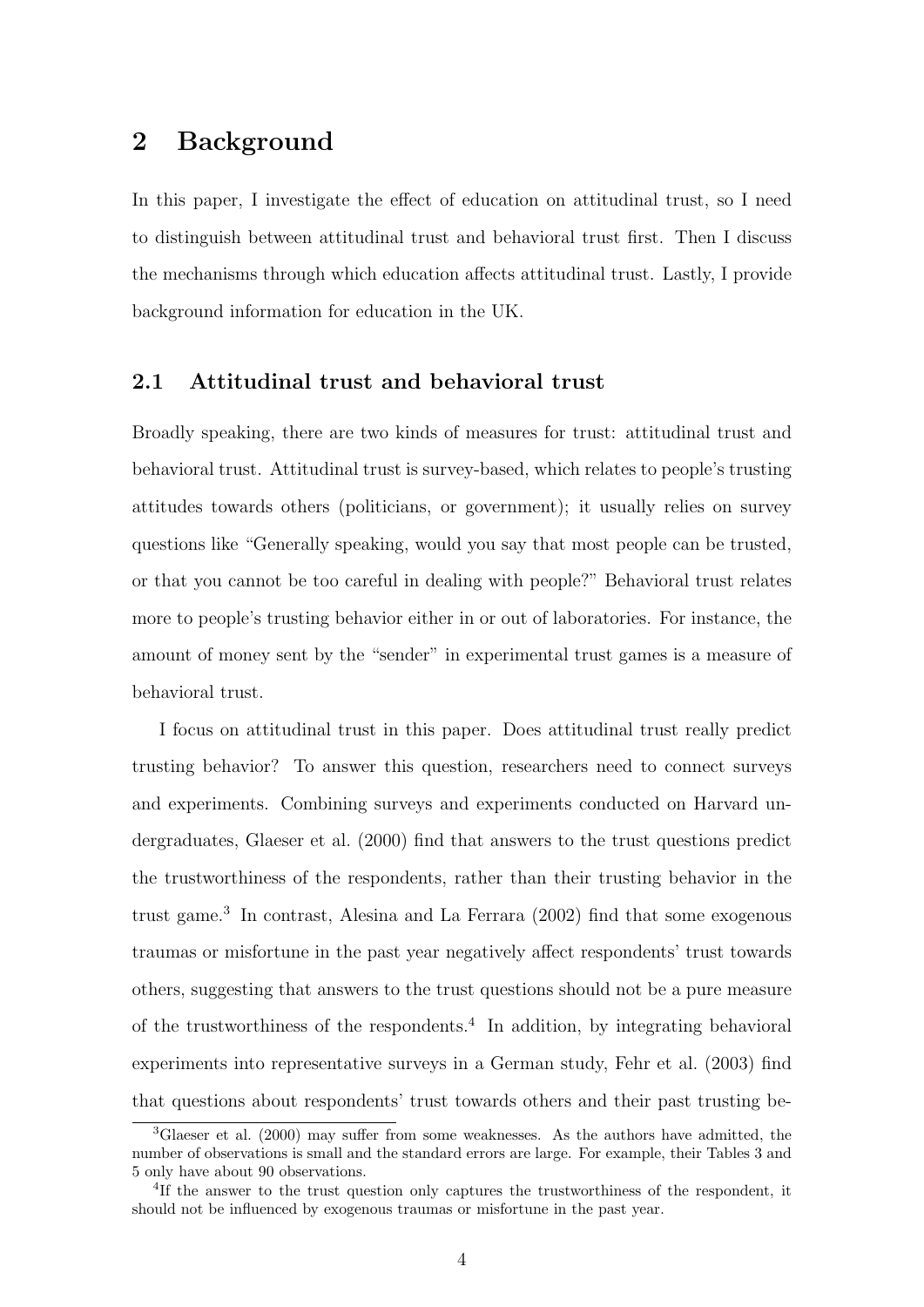havior are good predictors of their future trusting behavior. They also find that none of the survey measures of trust predict subjects' trustworthiness in the experiment. The previous studies suggest that attitudinal trust is a reliable predictor of people's trusting behavior.

#### 2.2 Education and attitudinal trust

Having discussed the difference between attitudinal trust and behavioral trust, now I discuss the mechanisms through which education may affect attitudinal trust generalized trust and political trust.

#### 2.2.1 Education and generalized trust

Generalized trust consists of two parts: the first part is belief or expectation of others' trustworthiness; the second part is preference, which may be related to risk aversion, altruism, etc. (see [Sapienza et al.](#page-24-7) [\(2013\)](#page-24-7)). Education could affect generalized trust through many channels. Firstly, teachers and schools encourage trust since it is pro-social behavior. Secondly, individuals can acquire knowledge and analytical thinking ability in schools [\(Oreopoulos and Salvanes, 2011\)](#page-24-1), which can influence their calculation of others' trustworthiness. But the effect of critical thinking ability on trust is ambiguous. Last but not least, education can affect trust by changing individuals' social status.<sup>[5](#page-4-0)</sup> But how social status affects trust is inconclusive. On the one hand, people in high social status may express more trust towards others because they are in more privileged positions in society. For instance, [Hooghe](#page-23-1) [et al.](#page-23-1) [\(2012\)](#page-23-1) documents that personal occupational prestige is positively correlated with generalized trust. On the other hand, if people tend to keep a distance from undesirable realities, people in higher positions of society may place less trust in others. Indeed, [Schilke et al.](#page-24-8) [\(2015\)](#page-24-8) find that in social exchange games, subjects

<span id="page-4-0"></span><sup>5</sup> It is well documented that education can improve individuals' income (e.g., [Angrist and](#page-21-5) [Krueger](#page-21-5) [\(1991\)](#page-21-5); [Card](#page-21-6) [\(1999,](#page-21-6) [2001\)](#page-21-7); [Oreopoulos](#page-24-9) [\(2006\)](#page-24-9)) and promote their socioeconomic status [\(Oreopoulos and Salvanes, 2011\)](#page-24-1). In [Oreopoulos and Salvanes](#page-24-1) [\(2011\)](#page-24-1), socioeconomic status is measured by occupation prestige, the probability of being unemployed, the probability of being a welfare recipient, etc.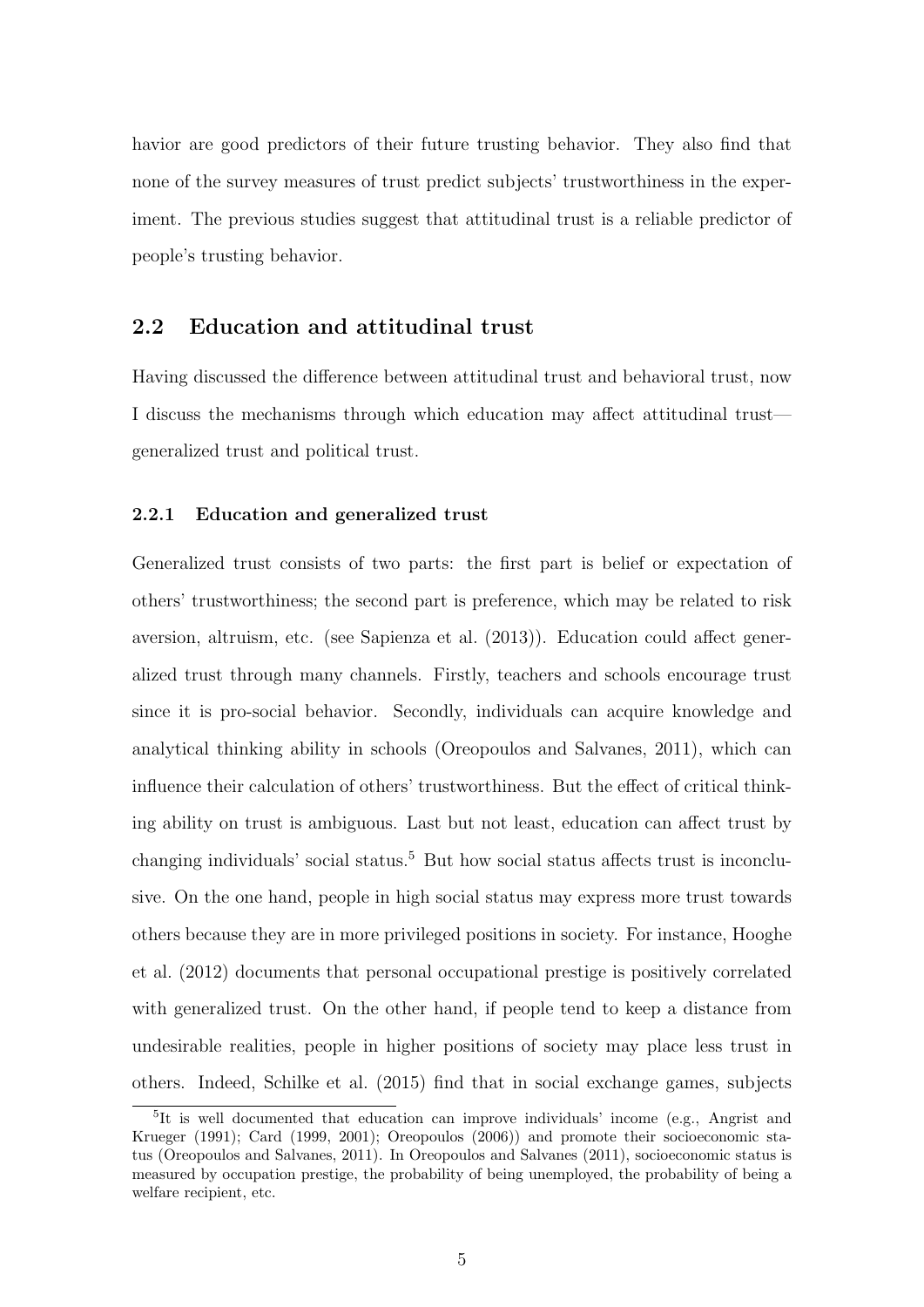with more power exhibit less perceptual and behavioral trust in others. To conclude, whether more schooling increases or reduces generalized trust depends on which effect dominates.

#### 2.2.2 Education and political trust

Political trust is based on perception of the trustworthiness of the political system, while generalized trust relates more to face-to-face interactions with others. Thus, expressing political trust needs more abstract reasoning than expressing generalized trust [\(Hooghe et al., 2012\)](#page-23-1). Firstly, education may affect political trust through "sorting". More schooling provides access to more privileged positions, which makes it easier for these "winners" to express trust in the political system [\(Newton, 1997;](#page-24-4) [Campbell, 2009;](#page-21-3) [Schoon et al., 2010;](#page-24-0) [Hooghe et al., 2012\)](#page-23-1). In addition, in well-established democracies, education helps individuals to understand the political system in a more profound way, so they are more likely to trust and support the political system [\(Hillygus, 2005;](#page-22-7) [Huang et al., 2011\)](#page-23-4). However, it is also possible that education reduces political trust if education makes individuals more critical.[6](#page-5-0) Theoretically, the effect of education on political trust is ambiguous.

## 2.3 Education in the UK

I use the UK data in this study, because the data have an advantage—the large proportion of compliers makes it possible to estimate the average treatment effect for about a third of the population. In contrast, the proportion of people whose education was affected by changes in compulsory education laws is generally small in other countries.

In England and Wales, the school term starts in September and children need to enroll in a primary school when they reach age 5 by August 31. The British compulsory schooling law was changed twice in the last century. In 1947, the minimum school leaving age was raised from 14 to 15; in 1972, the minimum school leaving

<span id="page-5-0"></span> $6$ As argued by [Hooghe](#page-23-5) [\(2011\)](#page-23-5), in well-established democracies, people do expect that there are critical citizens who display some kind of distrust in politicians.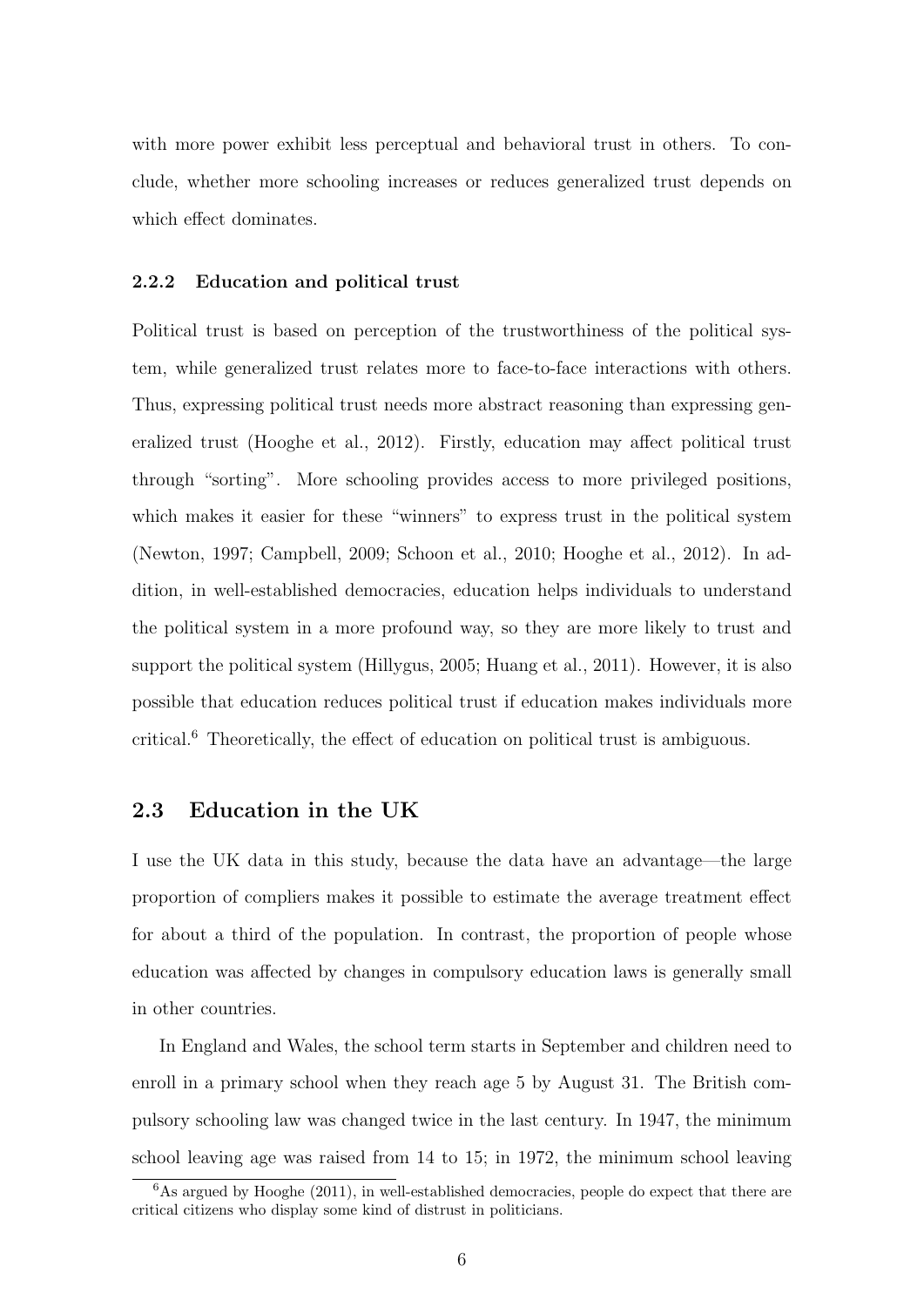age was raised from 15 to 16. I focus on the second reform in 1972 because the data contain very limited observations around the first reform. The second reform was approved by the House of Parliament on March 22, 1972 and implemented on September 1, 1972 (Statutory Instruments 1972 No. 444). This reform compelled students to stay in school until grade ten, sit for O-level examinations and obtain the Certificate of Secondary Education.[7](#page-6-0)

According to the new compulsory schooling law, leaving full-time education before 16 is illegal. So we expect the proportion of people who left school by 15 would drop dramatically after the new compulsory schooling law came into effect. [Figure 1](#page-25-0) plots the proportions of people who left school by 15, 16, and 17 respectively for each year-of-birth cohort. It shows that the proportion of people who left school by 15 dropped from more than 30% to about 10% within two years, while the proportion of people who left school by 16 or 17 did not shrink much. The figure suggests the new compulsory schooling law indeed affected the school leaving decision of the cohorts born after 1957. For the cohort born in 1957, only those born after September were affected by the new law, so the proportion of people who left school by 15 did not drop significantly. Thus, the first affected cohort was born in 195[8](#page-6-1).<sup>8</sup>

# 3 Strategy

In this paper, I explore the correlation between education and trust with the OLS method first; then I examine whether this correlation represents a causal effect with a RD design. In this section, I discuss the RD identification assumptions and describe the estimation equations.

<span id="page-6-0"></span><sup>&</sup>lt;sup>7</sup>Enforcement of school attendance: If students are missing from school at compulsory schooling age, the parents may be prosecuted and may face a fine of up to 2,500 pounds, a community order, or a jail sentence up to three months.

<span id="page-6-1"></span><sup>&</sup>lt;sup>8</sup>Ideally, I should use the month-year birth cohort, as suggested by [Clark and Royer](#page-21-8) [\(2013\)](#page-21-8). Unfortunately, the data do not contain any information about month of birth. Nevertheless, the year-of-birth cohort method still serves the purpose, just as it does in [Oreopoulos](#page-24-9) [\(2006\)](#page-24-9).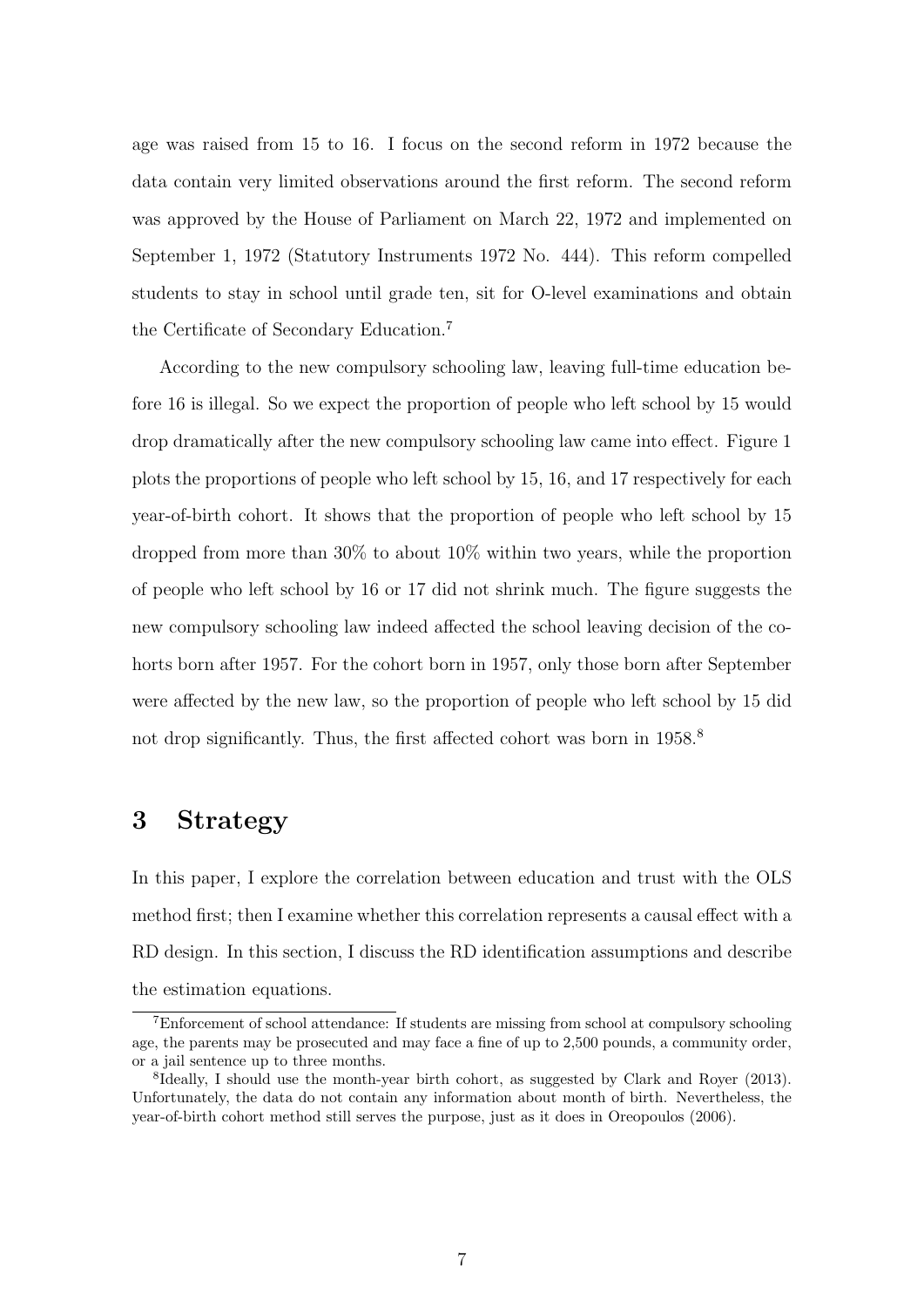#### 3.1 RD design

The RD design is appealing here since the change of compulsory schooling law in 1972 generated variation in educational attainment across the birth cohorts, and there is a clear cutoff—1958. The cohorts born after the cutoff were forced to stay in school for one more year, while those born before the cutoff were not. Assuming the cohorts just above the cutoff and just below the cutoff are comparable, we can use the outcome of observations just below the cutoff as the counterfactual for those just above the cutoff.

Local linear regressions provide a nonparametric method which can estimate the treatment effect consistently in a RD design [\(Hahn, Todd and Van der Klaauw,](#page-22-8) [2001\)](#page-22-8). To conduct local linear regressions, I need to choose an "optimal" bandwidth and run linear regressions within the optimal bandwidth. Researchers have proposed several methods for choosing the optimal bandwidth, such as [Ludwig and Miller](#page-23-6) [\(2007\)](#page-23-6), [Imbens and Kalyanaraman](#page-23-7) [\(2012\)](#page-23-7), and [Calonico, Cattaneo and Titiunik](#page-21-9) [\(2014\)](#page-21-9) (CCT (2014) for short from here on). In this paper, I use the method of CCT (2014) to choose all optimal bandwidths. $9$ 

## 3.2 Estimation equations

I use the following equation to describe the relationship between educational attainment and attitudinal trust:

$$
Y_{ict} = \gamma_0 + \gamma_1 E_{ict} + G(Z_{ic}, T_{ic}) + \gamma_2 X_{ict} + \mu_{ict},\tag{1}
$$

where  $Y_{ict}$  denotes attitudinal trust of individual i in cohort c at time t;  $E_{ict}$  denotes years of schooling for individual i in cohort c at time t;  $\gamma_1$  is the parameter of interest;  $Z_{ic}$  is the assignment variable, which equals the respondent's year of birth minus 1958;  $T_{ic}$  is the "Reform" dummy, indicating whether an individual is subject

<span id="page-7-0"></span><sup>&</sup>lt;sup>9</sup>The three methods generate slightly different optimal bandwidths. But the choice of optimal bandwidth is not essential to the estimation, because I will use different bandwidths to check robustness.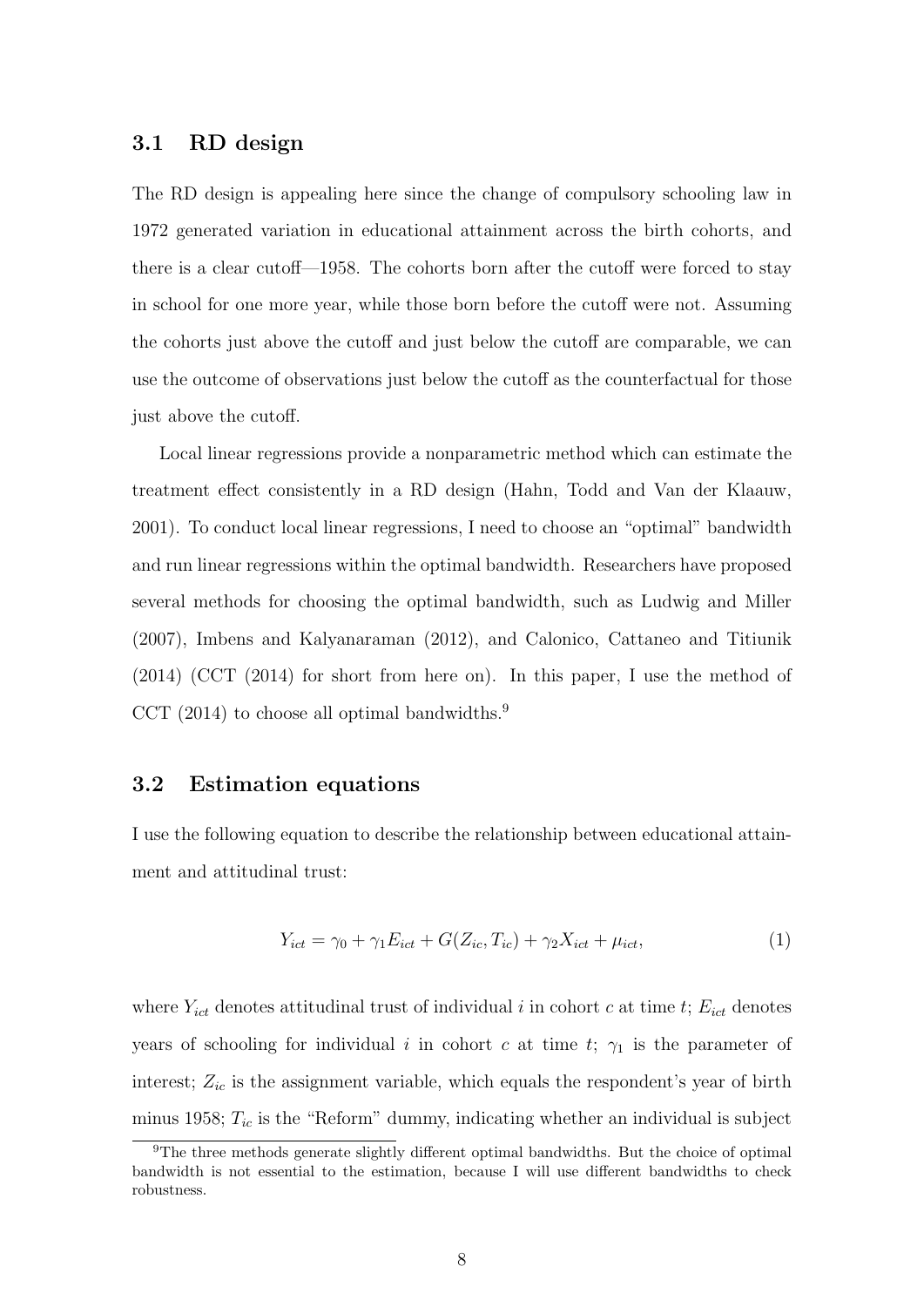to the new compulsory schooling law  $(T_{ic}$  equals 1 for cohorts born in and after 1958 and 0 otherwise);  $G(Z_{ic}, T_{ic}) = b_1 Z_{ic} + b_2 T_{ic} \times Z_{ic}$ , which allows for different trends on the two sides of the cutoff;  $X_{ict}$  represents observable characteristics of individual i (gender, age, ethnicity, region, etc.);  $\mu_{ict}$  is the error term, capturing all unobservable factors which may affect attitudinal trust, such as intelligence, family background, and community characteristics.

I use the equation below to assess the impact of the compulsory schooling reform on individual educational attainment:

$$
E_{ict} = \alpha_0 + \alpha_1 T_{ic} + F(Z_{ic}, T_{ic}) + \alpha_2 X_{ict} + \nu_{ict},\tag{2}
$$

similar to  $G(Z_{ic}, T_{ic})$ ,  $F(Z_{ic}, T_{ic})$  allows for different trends on the two sides of the cutoff;  $\nu_{ict}$  is the error term, capturing all unobservable factors which may affect years of schooling, such as intelligence, family background, and community characteristics. If we run a simple OLS regression like equation (1), the estimated  $\gamma_1$  may be biased, because  $E_{ict}$  and  $\mu_{ict}$  are potentially correlated. To illustrate, a person growing up in a better-educated family may obtain more education and express more trust towards others. To address this endogeneity problem, we can use the "Reform" dummy  $T_{ic}$  as an instrument for educational attainment  $E_{ict}$ , because it is correlated with educational attainment  $E_{ict}$  but uncorrelated with the error term  $\mu_{ict}$ .

If we substitute equation  $(2)$  to equation  $(1)$ , we can get the reduced form relationship between the compulsory education reform and attitudinal trust:

$$
Y_{ict} = (\gamma_0 + \gamma_1 \alpha_0) + \gamma_1 \alpha_1 T_{ic} + (\gamma_1 F(Z_{ic}, T_{ic}) + G(Z_{ic}, T_{ic}))
$$

$$
+ (\gamma_1 \alpha_2 + \gamma_2) X_{ict} + (\gamma_1 \nu_{ict} + \mu_{ict})
$$
(3)

If the reform indeed raised women's schooling, then  $\alpha_1 > 0$ , which implies that the sign of  $\gamma_1 \alpha_1$  is the same as  $\gamma_1$ . Moreover, the ratio of the estimate  $\widehat{\gamma_1 \alpha_1}$  from equation (3) to the estimate  $\widehat{\alpha_1}$  from equation (2) provides a consistent estimate of  $\gamma_1$ . In practice, this can be implemented by a two-stage least square (2SLS) approach, in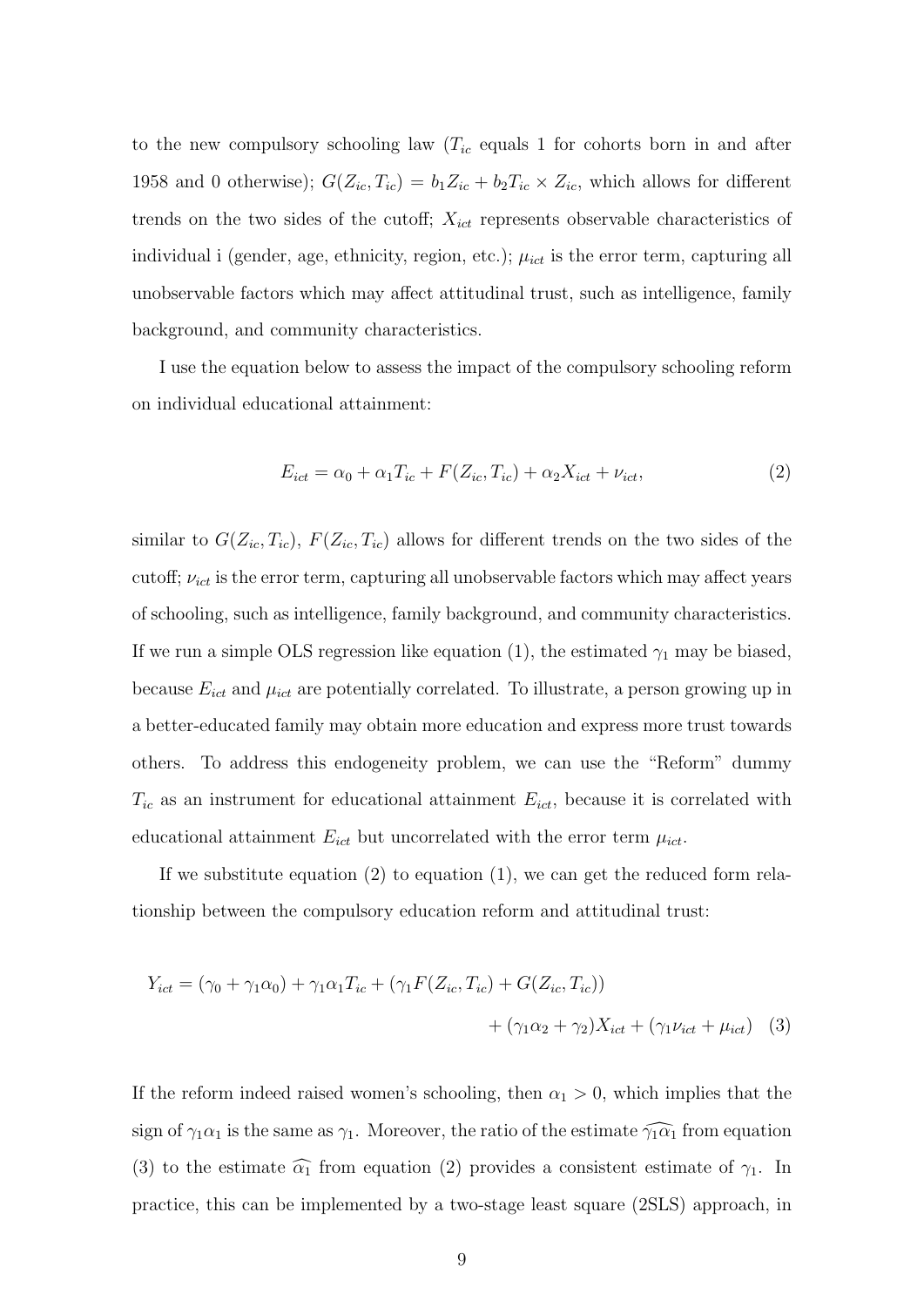which the reform dummy is used as an instrumental variable for schooling,  $E$ .

I compute the optimal bandwidth  $h_E^*$  and  $h_Y^*$  for equations (2) and (3), separately. As suggested by [Imbens and Lemieux](#page-23-8) [\(2008\)](#page-23-8), we can choose the smaller one as the common bandwidth for equations (2) and (3), i.e.,  $h^* = min(h_E^*, h_Y^*)$ . Here, the 2SLS estimate of  $\gamma_1$  captures the Local Average Treatment Effect [\(Imbens and](#page-23-9) [Angrist, 1994\)](#page-23-9) on the compliers, who would stay in school till age 16 if required by the law and leave school at 15 otherwise.

#### 3.3 Identification assumption

The key RD assumption is that the conditional expectations of the potential outcomes are all continuous at the cutoff point. Then we can attribute any discontinuities we find to the causal effect of the compulsory schooling reform. This assumption implies: (1) all predetermined variables, observable or unobservable, are continuous at the cutoff; (2) individuals cannot fully manipulate the assignment variable—year of birth.

I take two steps to check the validity of the assumption. Firstly, I check the continuity of the observable predetermined variables. If the observable variables are continuous at the cutoff, we believe the unobservables are also continuous at the cutoff. I examine the continuity of four observable variables: the proportion of females, the proportion of Asians, the proportion of blacks, and age at the survey. We cannot find any discontinuity at the cutoff point for these variables, as shown in [Figure 2.](#page-25-1) I would like to check the continuity of other predetermined variables, such as parental education. Unfortunately, such information is not available in the data sets. Secondly, I check whether there is manipulation by checking the density of the assignment variable. [Figure 3](#page-26-0) shows that the density is quite symmetric on the two sides of the cutoff, indicating there is no manipulation at all.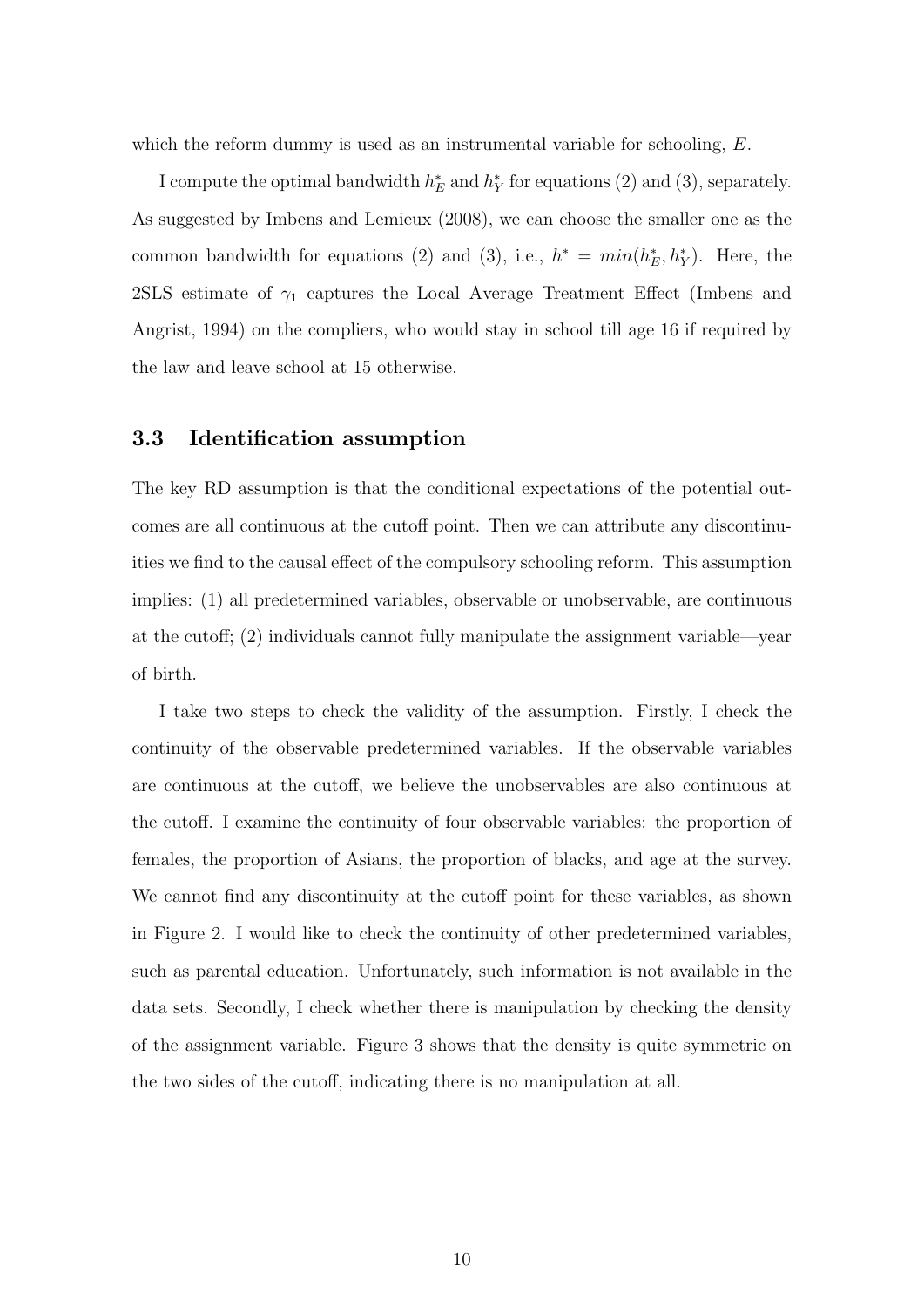## 4 Data

The British Social Attitudes (BSA) survey series began in 1983, which was designed to produce annual measures of attitudinal movements. The survey is conducted by NatCen Social Research—a leading center for independent social research in Britain. The data contain information about demographic characteristics, behavior patterns, and political attitudes.

The BSA has been conducted every year since 1983, except in 1988 and 1992 when core funding was devoted to the British Election Study series. The survey waves 1983–1985, 1989–1990, 1993, 1995, and 1999 are not used in the estimations because none of the three trust questions are asked in these surveys. Besides, the 1991 survey is not used as it contains no information about respondents' ethnicity, although it contains the trust questions. In addition, the 2011 survey is not used, since the trust questions it contains are completely different from those in the other surveys. All of the other available surveys, displayed in [Table A1,](#page-35-0) are used in the study.

#### 4.1 Measures of trust

The measure of trust in people is derived from a survey question: "Generally speaking, would you say that most people can be trusted, or that you cannot be too careful in dealing with people?" There are two options to the question:  $(1)$  Most people can be trusted; (2) Cannot be too careful in dealing with people. A dummy variable is constructed with 1 representing Most people can be trusted.

The measure of trust in politicians is derived from the question: "How much do you trust politicians of any party in Britain to tell the truth when they are in a tight corner?" There are four options: (1) Just about always; (2) Most of the time; (3) Only some of the time; (4) Almost never. The proportions of respondents who choose the four options are about 1%, 7%, 39%, and 53% respectively. To make the results more interpretable, a dummy variable is constructed, which equals 1 if the respondent chooses one of the first three options. Thus, the outcome variable "trust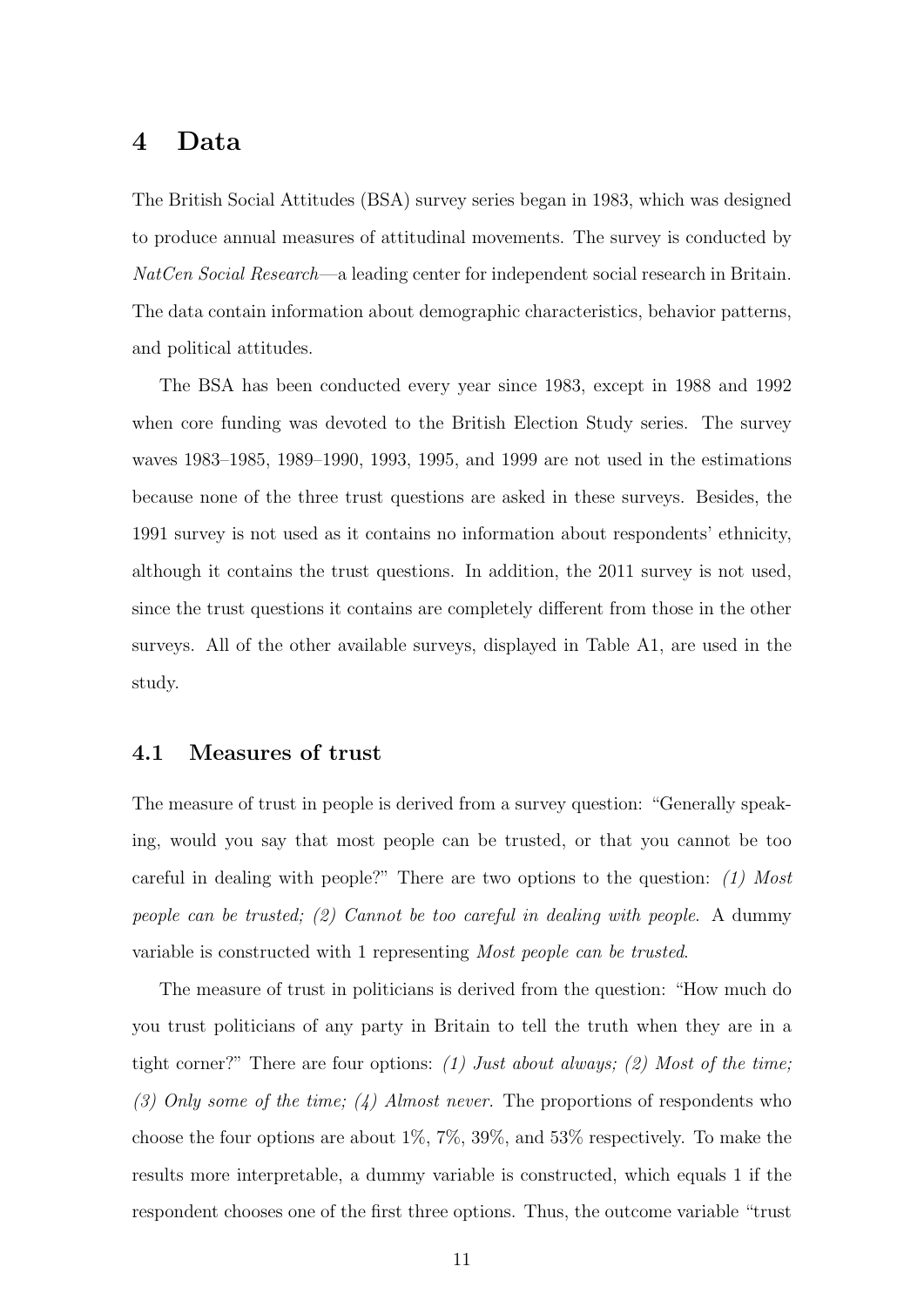in politicians" means respondents trust that politicians would tell the truth at least some of the time.

Similarly, trust in government is derived from a survey question: "How much do you trust British governments of any party to place the needs of the nation above the interests of their own political party?" The options are exactly the same as above. The proportions of respondents who choose the four answers are about 2%, 22%, 51%, and 25% respectively. A dummy variable is constructed, which equals 1 if the respondent chooses one of the first three answers. Thus, the outcome variable "trust in government" means the respondents trust government at least some of the time.

#### 4.2 Measure of educational attainment

In the survey, educational attainment is measured by the age at which individuals left full-time education. There are five categories: (a) 15 or under; (b) 16; (c) 17; (d) 18; (e) 19 or over. To calculate their years of schooling, I treat the age at which they left school as 15, 16, 17, 18, and 19 for the five categories respectively. Then their completed years of schooling equal the age at which they left school minus five. Although this measure of educational attainment is not perfect, it will not bias the estimates, since the RD estimates capture the effects on the compliers who postponed their school leaving age from 15 to 16 due to the new compulsory schooling law.

#### 4.3 Summary statistics

The original sample consists of 36,481 observations. Using the method of CCT  $(2014)$ , I get that the optimal bandwidth is 6 years.<sup>[10](#page-11-0)</sup> Hence, I keep the cohorts born between 1952 and 1963 in the sample, which has 7,680 observations. After dropping 345 observations with missing information, I obtain the baseline sample with 7,335 observations. [Table 1](#page-30-0) shows the summary statistics of this sample. On

<span id="page-11-0"></span> $10$ The optimal bandwidths for years of schooling, trust in people, trust in government, and trust in politicians are 6, 9, 9, and 9 respectively. For convenience, we can use the smallest one as the common optimal bandwidth, as suggested by [Imbens and Lemieux](#page-23-8) [\(2008\)](#page-23-8).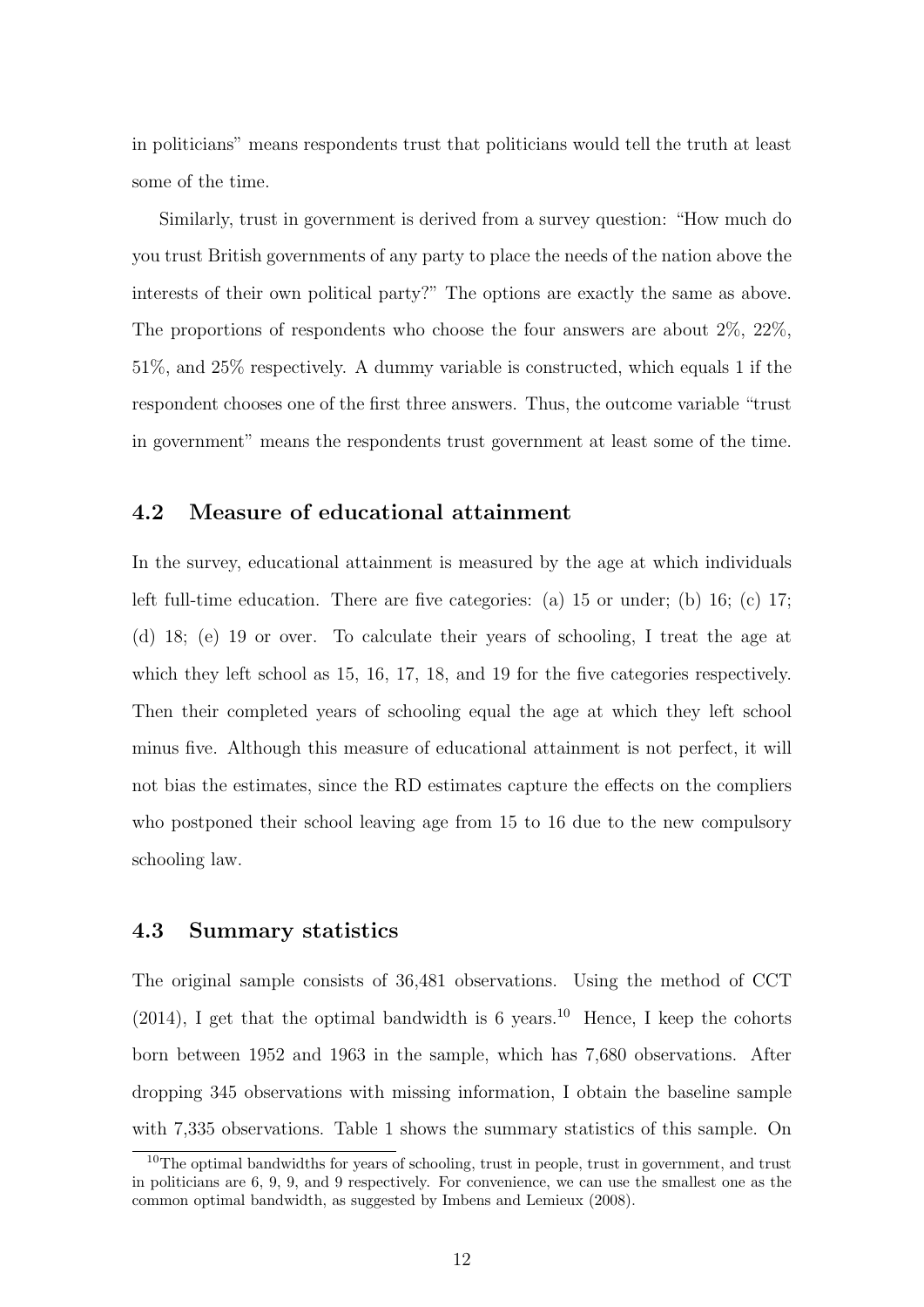average, about 46% of the respondents claim that most people can be trusted; 47% of them trust that the politicians would tell the truth at least some of the time; and 73% of them trust that the governments would place the needs of the nation above the interests of their own party at least some of the time. The average years of schooling are 11.8. About 54% of the respondents are subject to the new compulsory schooling law. The proportion of females is about 54.5%, implying that women may be a little bit over-sampled in the survey. The average age of the respondents is about 46. About 3.2% of the respondents are Asian origin, 2.7% are black origin, and the remaining 94% are white origin. About 85% of the respondents are in England, 9% of them are in Scotland, and the remaining 6% are in Wales.

# 5 Association between education and trust

In this section, I explore the association between education and trust. I divide the subjects into five groups according to their school leaving age: (a) 15 or under; (b) 16; (c) 17; (d) 18; (e) 19 or over. Then I plot the average levels of trust for the five groups and report the results in [Figure 4.](#page-26-1) The figure indicates that people with higher level of education tend to express higher level of trust and this pattern holds for all of the three measures of trust.

Furthermore, I run OLS regressions to check the correlation between education and trust. Firstly, I examine the association between education and trust in people and report the results in Panel A of Table [2.](#page-31-0) "Cohort trend" is included in all regressions. In regression (1), only "years of schooling" is added. In regression (2), "female" dummy is added. In regression (3), "age" and "age squared" are added. In regression (4), "Asian" and "Black" dummies are added. In regression (5), "England" and "Scotland" dummies are added to control for regional fixed effects. In regression (6), a dummy for each survey year is added to capture any year-specific factor that potentially affects attitudinal trust. Across all regressions, the estimated coefficients for years of schooling range between 0.07 and 0.08, and they are all significant at the 1% significance level, suggesting that one additional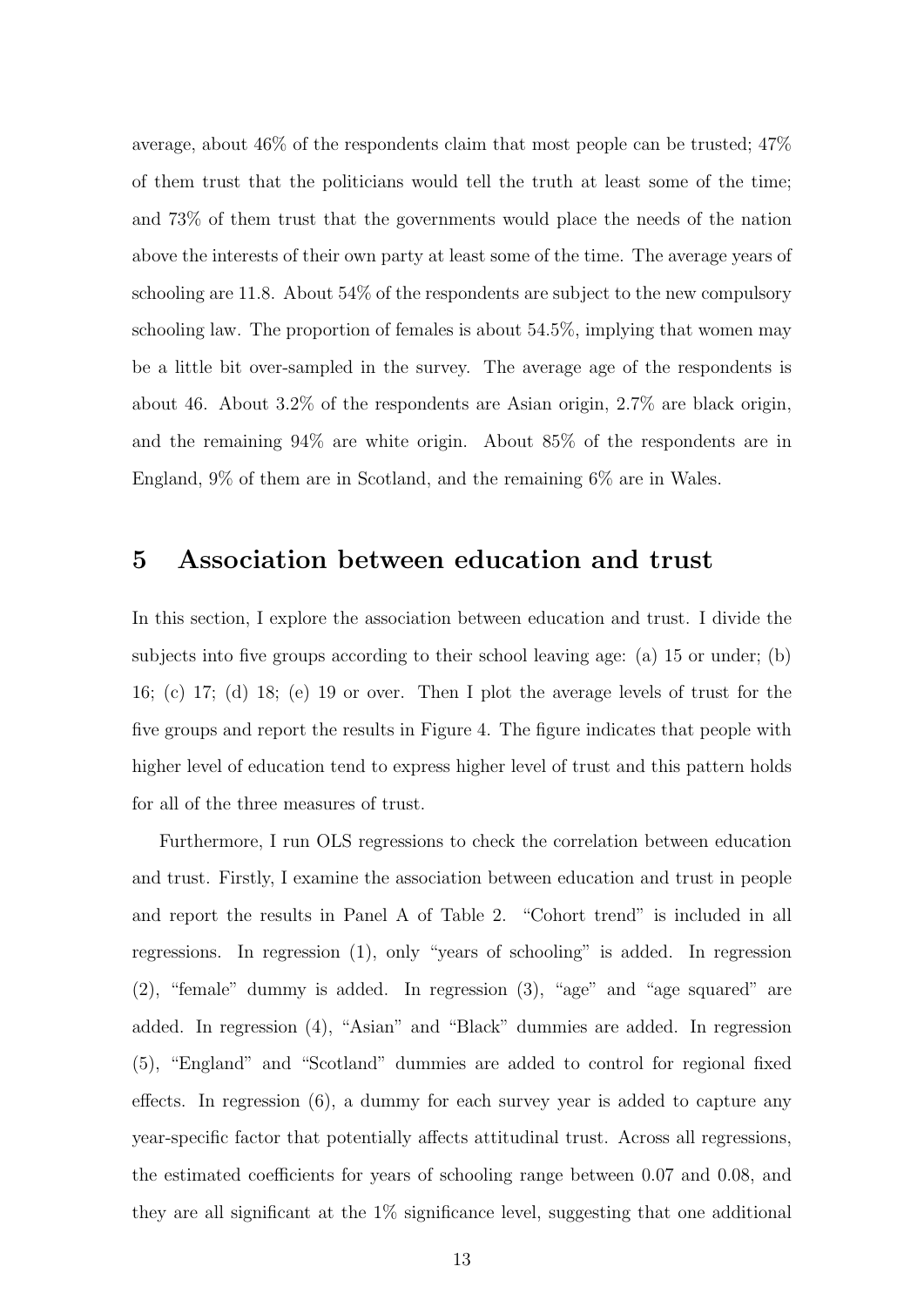year of schooling is associated with an 8 percentage points increase in the probability of trusting people.

Secondly, I check the correlation between education and trust in politicians and display the results in Panel B of [Table 2.](#page-31-0) Across all of the regressions, the estimated coefficients for years of schooling are significant at the 1% significance level, and the magnitudes are around 0.04, indicating that one additional year of schooling is associated with a 4 percentage points increase in the probability of trusting politicians.

Lastly, I check the correlation between education and trust in government and report the results in Panel C of [Table 2.](#page-31-0) In all of the regressions, the estimated coefficients for years of schooling are significant at the 1% significance level, and the magnitudes are around 0.04. The results imply that one additional year of schooling is associated with a 4 percentage points increase in the probability of trusting government.

To summarize, I find that educational attainment is positively and significantly correlated with both generalized trust and political trust. These findings are consistent with those in previous studies (e.g., [Alesina and La Ferrara, 2002;](#page-20-0) [Milligan](#page-23-2) [et al., 2004;](#page-23-2) [Helliwell and Putnam, 2007;](#page-22-1) [Nannestad, 2008;](#page-23-0) [Schoon et al., 2010;](#page-24-0) [Oreopoulos and Salvanes, 2011;](#page-24-1) [Borgonovi, 2012;](#page-21-0) [Hooghe et al., 2012\)](#page-23-1).

# 6 RD estimation results

In this section, I examine whether the association between education and trust represents a causal effect with a RD design.

## 6.1 First stage

Now we look into the effect of the 1972 compulsory schooling reform on individual educational achievement. I plot average years of schooling for each cohort from 1952 to 1963 and fit linear trends on either side of the cutoff to capture the relationship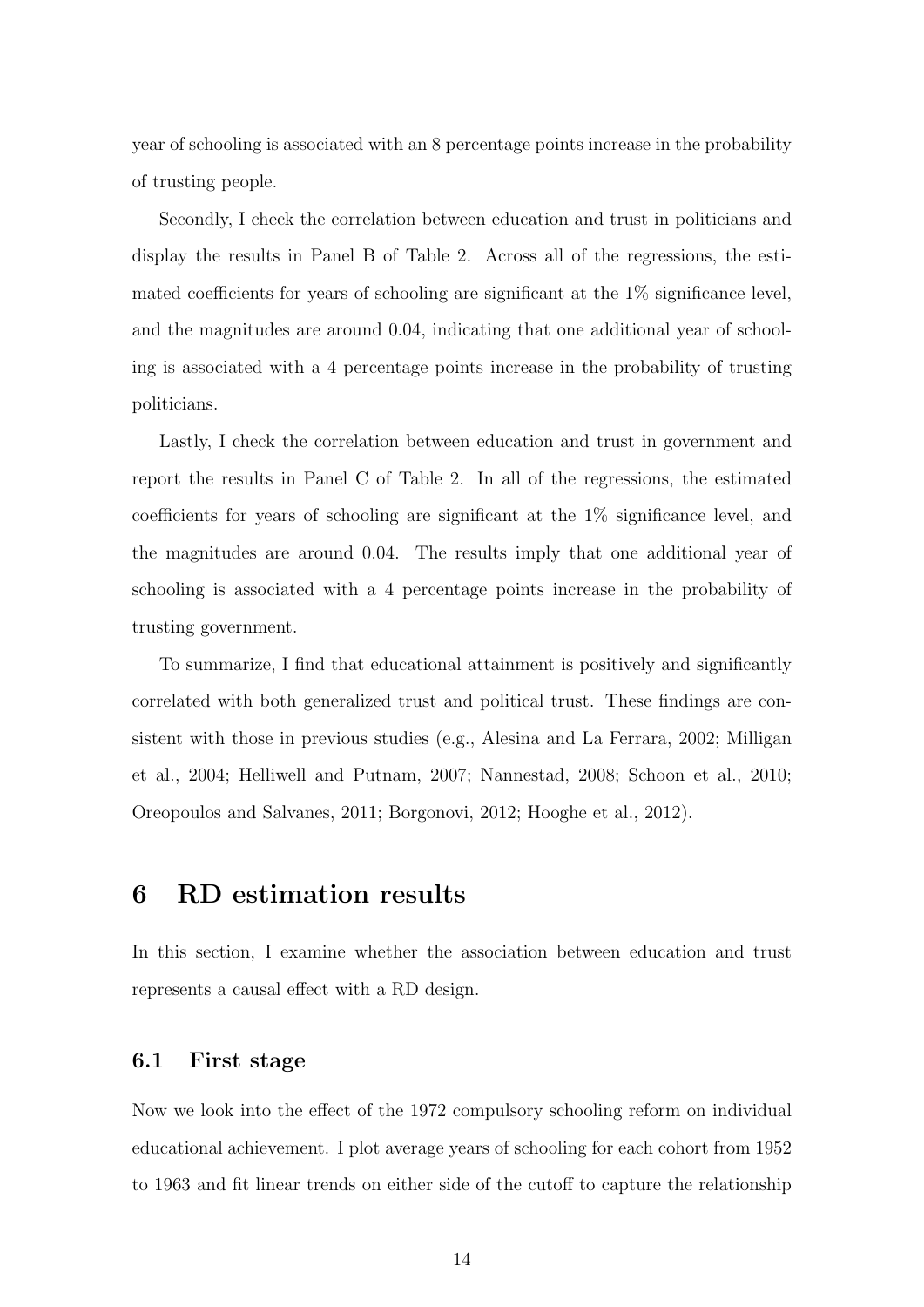between years of schooling and birth cohort in [Figure 5.](#page-27-0) We can see there is a significant jump in average years of schooling at the cutoff and the magnitude is about  $0.25$  years.<sup>[11](#page-14-0)</sup> This discontinuity in educational attainment can be attributed to the effect of the compulsory schooling reform.

[Table 3](#page-32-0) shows the estimation results for the first stage. Linear cohort trends are included in all of the six regressions. In column (1), only the "Reform" dummy is added into the regression; in column (2), the "Female" dummy is added; in column (3), "Age" and "Age squared" are added; in column (4), "Asian" and "Black" dummies are added to control for ethnicity; in column (5), "England" and "Scotland" dummies are added to control for any possible region heterogeneity; in column (6), the "Survey year" dummies are added. Across all of the columns, the estimated coefficients for the "Reform" dummy are significant at the 1% significance level and the magnitudes are around 0.25. The results suggest that the compulsory schooling reform increased years of schooling of the affected cohorts by about 0.25 years on average.

#### 6.2 Second stage

In this subsection, I examine the effects of education on the three measures of trust: trust in people, trust in politicians, and trust in government. If the three measures are perfectly correlated, I do not need to examine the effects separately. Thus, I check the correlations between the three measures of trust first. The correlation between trust in people and trust in government is 0.1; the correlation between trust in people and trust in politicians is also 0.1; and the correlation between trust in government and trust in politicians is 0.45. We can see the correlation between generalized trust and political trust is weak, while the correlation between the two measures of political trust is much stronger.

<span id="page-14-0"></span><sup>11</sup>Because many students would stay in school beyond age 16 regardless of the reform, this discontinuity is much smaller than one. The other studies that investigate this reform have reached similar results. For example, [Clark and Royer](#page-21-8) [\(2013\)](#page-21-8) find that the reform increased average years of education by 0.353 years, and [Grenet](#page-22-9) [\(2013\)](#page-22-9) finds that the reform increased average years of education by 0.309 years for women and by 0.267 years for men.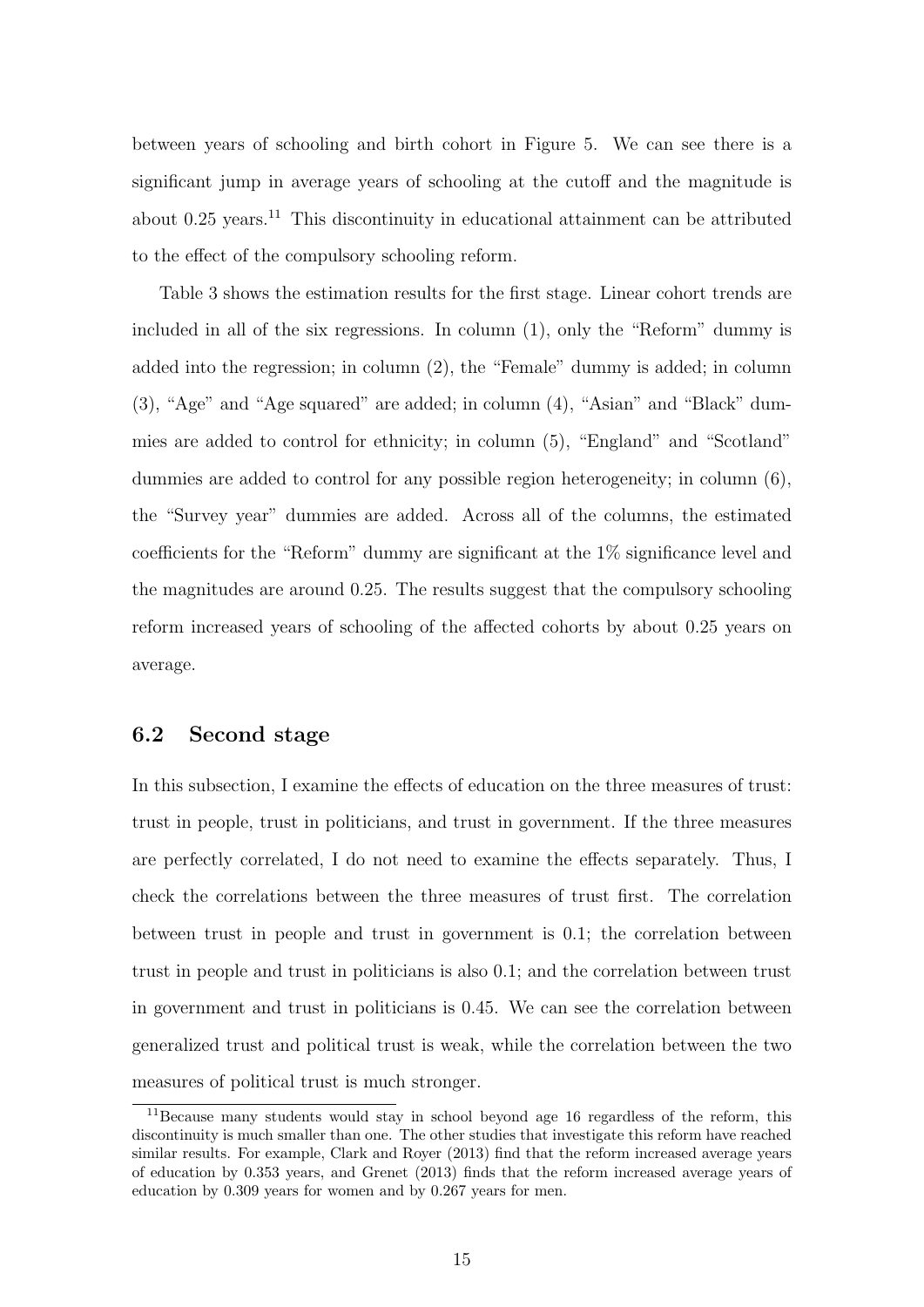#### 6.2.1 Trust in people

Now I investigate the effect of education on trust in people. [Figure 6](#page-27-1) shows the relationship between trust in people and year-of-birth cohorts. The vertical axis denotes the proportion of people who claim that most people can be trusted. Linear trends and 95% confidence intervals are fitted within the optimal bandwidths on the two sides of the cutoff separately. There is no remarkable discontinuity in the proportion of people who trust others at the cutoff.

Furthermore, I estimate the effects of education on trust in people, using the 2SLS method, and display the results in Panel A of [Table 4.](#page-33-0) I add control variables in the same way as I do in Table [2.](#page-31-0) Across all of the six columns, the magnitudes of the estimated coefficients for years of schooling range between 0.12 and 0.17. The magnitudes are not negligible if we compare them to the mean, which is about 0.46. However, none of the estimates are significantly different from 0 at the 10% significance level. Here we find that the effects of education on generalized trust are statistically insignificant.

#### 6.2.2 Trust in politicians

First, I investigate the effect of education on trust in politicians visually. [Figure 7](#page-28-0) shows the relationship between trust in politicians and birth cohorts. For birth cohorts 1952–1963, the proportion of people who trust in politicians ranges between 0.43 and 0.52. Linear trends and 95% confidence intervals are fitted within the optimal bandwidth on either side of the cutoff. There is no evident discontinuity in trust in politicians at the cutoff, and the 95% confidence intervals overlap at the cutoff.

Moreover, I estimate the effects of education on trust in politicians, using the 2SLS method, and report the results in Panel B of [Table 4.](#page-33-0) Across all of the columns, none of the estimated coefficients for years of schooling are significant at the 10% significance level, and the magnitudes range from -0.03 to -0.01. The results do not suggest any significant effect of education on trust in politicians.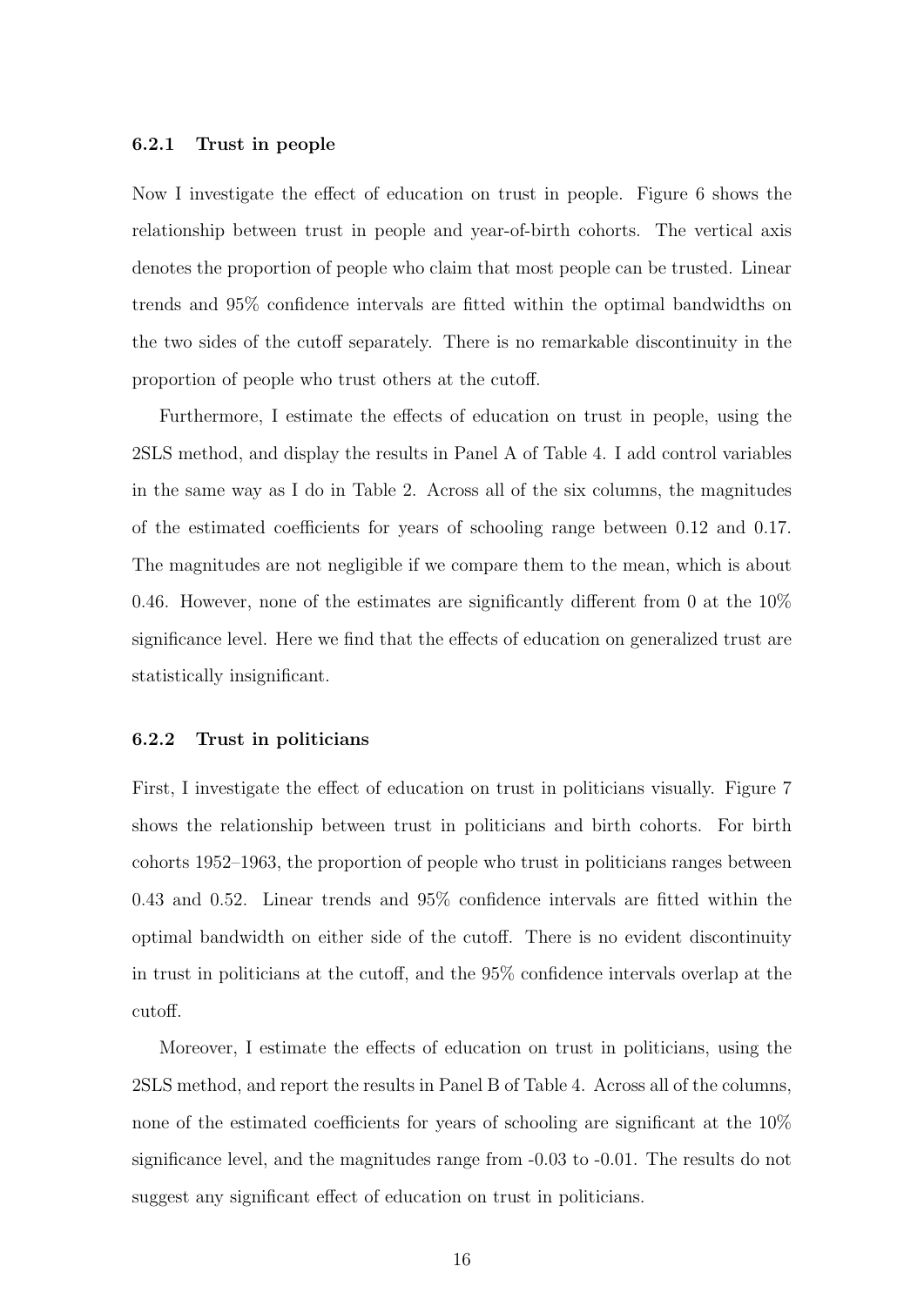#### 6.2.3 Trust in government

Now I explore the effects of education on trust in government. [Figure 8](#page-28-1) shows the relationship between trust in government and birth cohorts. For the cohorts born between 1952 and 1963, the proportion of people who trust in government ranges from 0.70 to 0.76. Linear fits and 95% confidence intervals are plotted on either side of the cutoff. There is no evident discontinuity at the cutoff, and the confidence intervals overlap with each other at the cutoff.

Also, I estimate the effects of education on trust in government, using the 2SLS method, and display the results in Panel C of [Table 4.](#page-33-0) Across all of the columns, the estimated coefficients for years of schooling are insignificant, and the magnitudes range from -0.06 to -0.03. The results do not suggest that more schooling improves trust in government.

## 7 Robustness

#### 7.1 Estimation with different bandwidths

I check whether the results are sensitive to the bandwidth choice. Specifically, I check the robustness of the effects by using different bandwidths in the regressions. The results are shown in [Table 5.](#page-34-0) In column (1), the "optimal" bandwidth 6 years is used for comparison. From column (2) to column (5), the bandwidths used are 9, 8, 7, and 5 years respectively. I cannot use a bandwidth smaller than 5, because in that case I will have very few observations, which may result in imprecise estimates.

First, I check the robustness of the first stage results and display the results in Panel A of [Table 5.](#page-34-0) The estimated effects are all statistically significant at the 1% or 5% significance level, and the magnitudes range between 0.16 and 0.25. We find that the first stage results are not sensitive to the choice of bandwidths.

Then I check the robustness of the effects on trust in people and report the results in Panel B. Across all of the regressions, none of the estimated effects are statistically significant, and the magnitudes range between -0.06 and 0.14. The 2SLS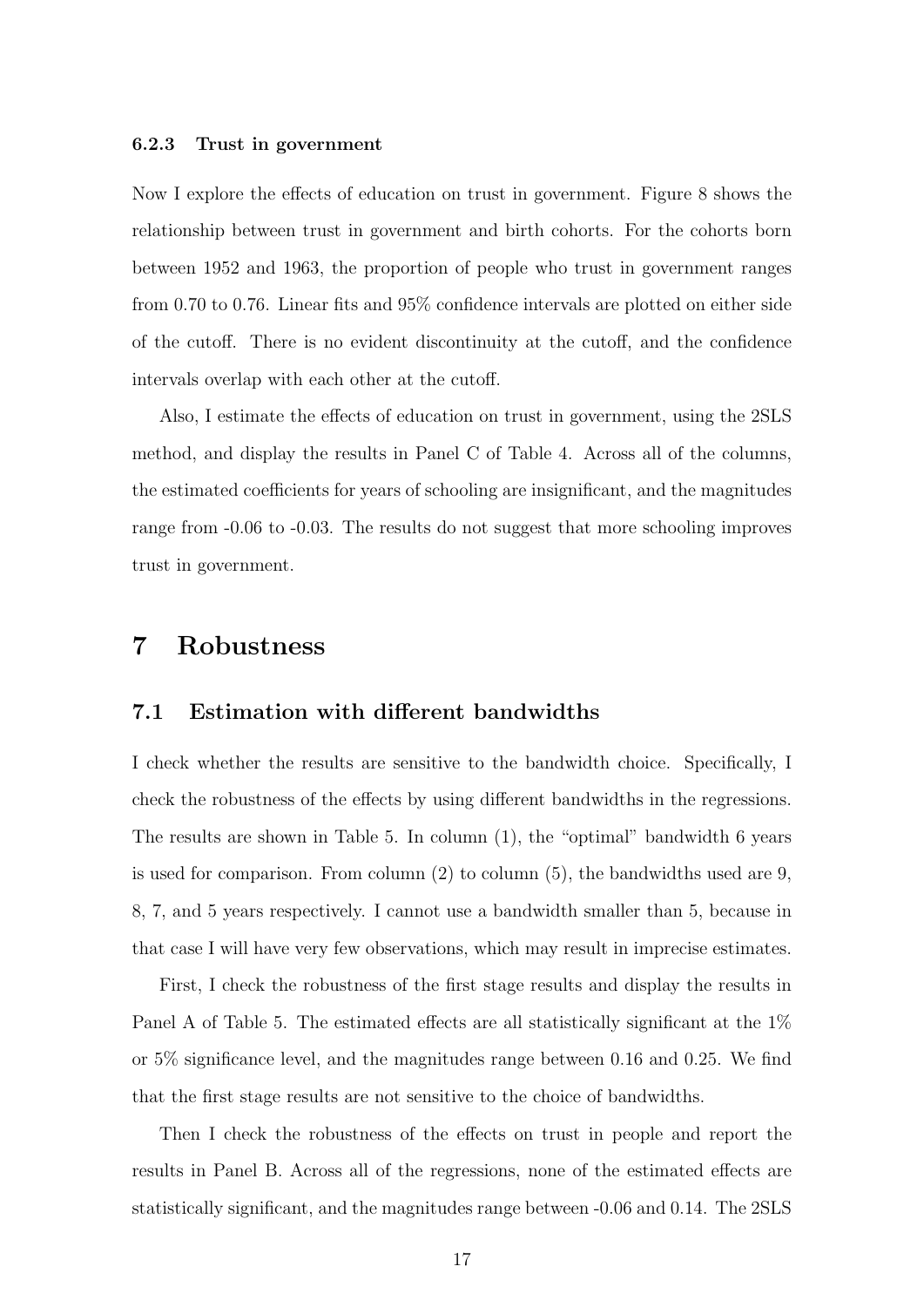estimates do not support that education has positive and significant effects on trust in people.

Panel C displays the robustness of the effects on trust in politicians. Across all of the regressions, the estimated effects vary from -0.03 to 0.01, and none of the estimates are significant at the 10% significance level. The results here do not suggest that education has positive and significant effects on trust in politicians.

Panel D shows the robustness of the effects on trust in government. Across all of the regressions, none of the effects are significant at the 10% significance level, and the magnitudes range from -0.07 to -0.01. The results do not support that education has positive and significant effects on trust in government.

To summarize, the results in [Table 5](#page-34-0) suggest that the estimated effects are not sensitive to the bandwidth choice.

### 7.2 Investigating two reforms together

There were two compulsory education reforms in the UK in the 20th century: the first one increased the school leaving age from 14 to 15 in 1947, and the second one raised the school leaving age from 15 to 16 in 1972. By investigating the effects of the two reforms together, we can address the concern that the baseline estimates are driven by the special socioeconomic conditions around the second reform. The first cohort affected by the first reform was born in 1933, so I plot the average years of schooling and average levels of trust for birth cohorts 1925–1975 in [Figure 9.](#page-29-0) We can see that the average education level has increased substantially for the cohorts born between 1925 and 1975. If more schooling indeed encourages individuals to trust in people (politicians, or government), we should observe a corresponding increase in the level of trust in people (politicians, or government) around the two reforms. The figure shows, however, that the level of trust in people (politicians, or government) has not experienced any remarkable increase around the two reforms.[12](#page-17-0)

<span id="page-17-0"></span> $12$ For birth cohorts 1925–1975, the average years of schooling have increased from 10.5 to 12.5, with a mean of 11.5 and a standard deviation of 0.52; the level of trust in people fluctuates around 0.45, with a standard deviation of 0.03; the level of trust in politicians fluctuates around 0.46, with a standard deviation of 0.03; the level of trust in government fluctuates around 0.74, with a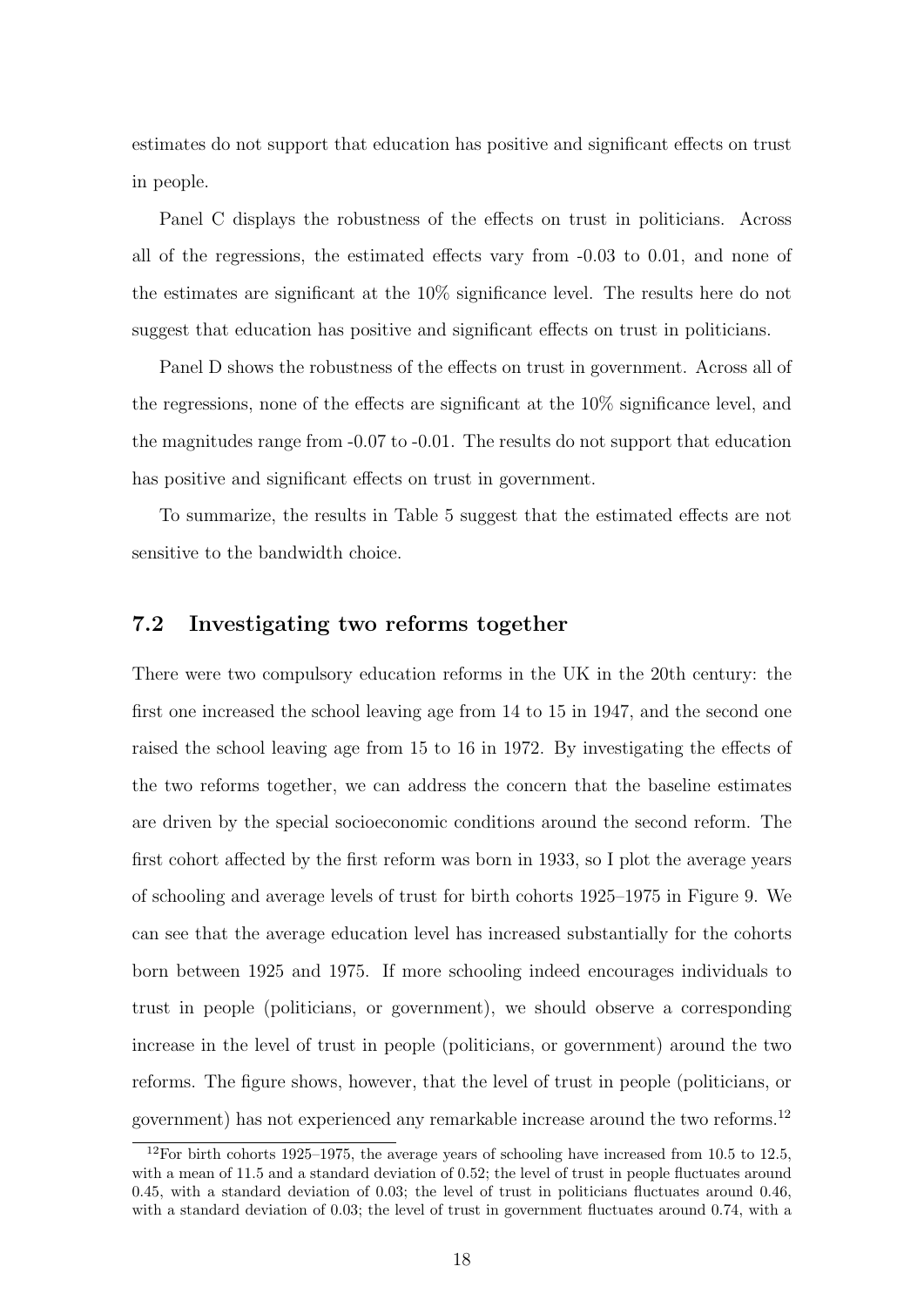To summarize, we do not find any significant effects of education on trust when we examine the effects of the two reforms together.

#### 7.3 An alternative way to construct the dependent variables

In section 4, I construct a dummy variable for trust in politicians and another one for trust in the government. The original question has four possible answers, and I code the first three with a 1 and the remaining with a 0. To check whether the results are sensitive to the way I construct the dependent variables, here I use an alternative way to construct the dependent variables: I code the first two answers as 1 and the remaining as 0. I re-run all regressions, using the alternative way of coding. First, I check the association between education and trust in politicians (government) and display the results in Table A2. Then I estimate the effects of education on trust in politicians (government), using the 2SLS method, and report the results in Table A3. Lastly, I check the robustness of the effects by using different bandwidths in the regressions and report the results in Table A4. The results are similar to those of the baseline estimations, indicating that the results are not sensitive to the method of coding the dependent variables—trust in politicians and trust in government.

# 8 Conclusion

This paper investigates the association between education and trust and examines whether this association represents a causal effect. The OLS estimates suggest that education and the three measures of trust—trust in people, trust in politicians, and trust in government—are all positively and significantly correlated. To examine whether this correlation represents a causal effect, this paper exploits exogenous variation in schooling caused by the raising of school leaving age in the UK in 1972. The 2SLS estimates indicate that the effects of education on the three measures of trust are all statistically insignificant. The standard errors of the 2SLS estimates standard deviation of 0.02.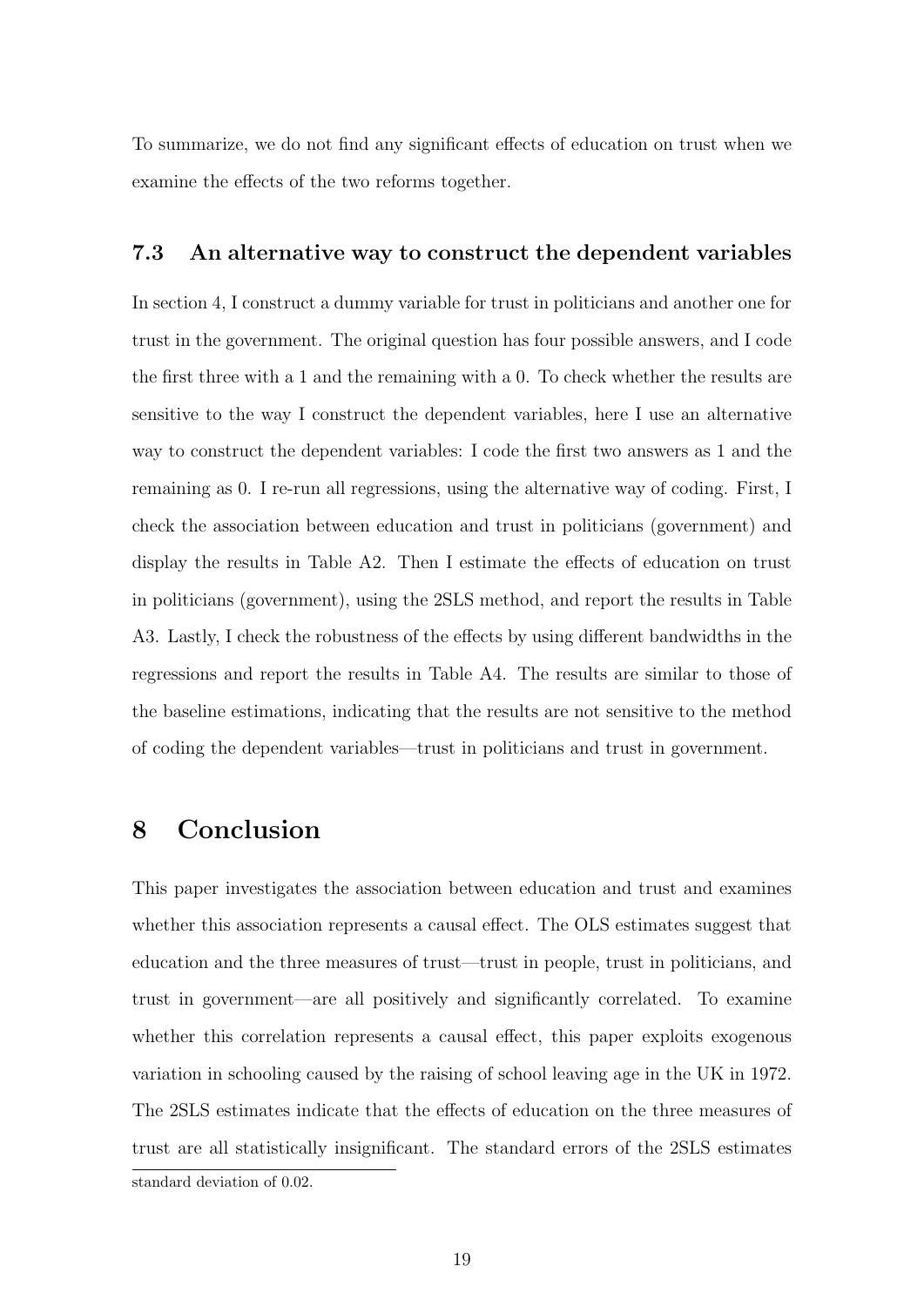are large, possibly because the sample size is not large enough. If I had more observations, I would likely get smaller standard errors. Nevertheless, the reducedform estimates have much smaller standard errors and they also suggest that the effects of education on trust may be small.<sup>[13](#page-19-0)</sup> Hence, the confidence intervals for the 2SLS and reduced-form estimates could potentially rule out large effects of education on trust, and they suggest that education may have, at best, small effects on trust. Moreover, the results are robust when I add different sets of control variables, use different bandwidths, and use different ways to construct the dependent variables. Also, the results are unlikely to be driven by the special socioeconomic conditions around the reform in 1972. The difference between the OLS and RD estimates implies that the OLS estimates may suffer from omitted variable bias and researchers might need to interpret the relationship between education and trust with caution.

The RD design in this paper has some limitations. First, the RD estimates rely on comparisons between cohorts born just before and just after the cutoff point, and we need to assume *all other* factors are continuous at the cutoff point. Although I have checked the continuity of some predetermined variables, I cannot exclude all factors that may have changed discontinuously at the cutoff point. Second, the RD estimates capture the LATE effects on the compliers, and the effect on the compliers may be different from that on the average person in the population. Hence, I cannot exclude the possibility that education has an impact on the trust of the non-compliers. Also, the exogenous variation in schooling is at the secondary school level, so I cannot exclude the possibility that education at a different level could affect trust.

In the literature, education is considered one of the most important predictors of trust and social capital [\(Helliwell and Putnam, 2007;](#page-22-1) [Nannestad, 2008;](#page-23-0) [Borgonovi,](#page-21-0) [2012\)](#page-21-0). Most of these studies, however, use the OLS method, which cannot generate

<span id="page-19-0"></span><sup>&</sup>lt;sup>13</sup>I regress the measure of trust directly on the "reform" dummy and a full set of control variables to get the reduced-form estimates, and the estimation equation is given in equation (3). For trust in people, the estimated coefficient is 0.030, and the robust standard error is 0.029. For trust in politicians, the estimated coefficient is -0.008, and the standard error is 0.030. For trust in government, the estimated coefficient is -0.014, and the standard error is 0.024.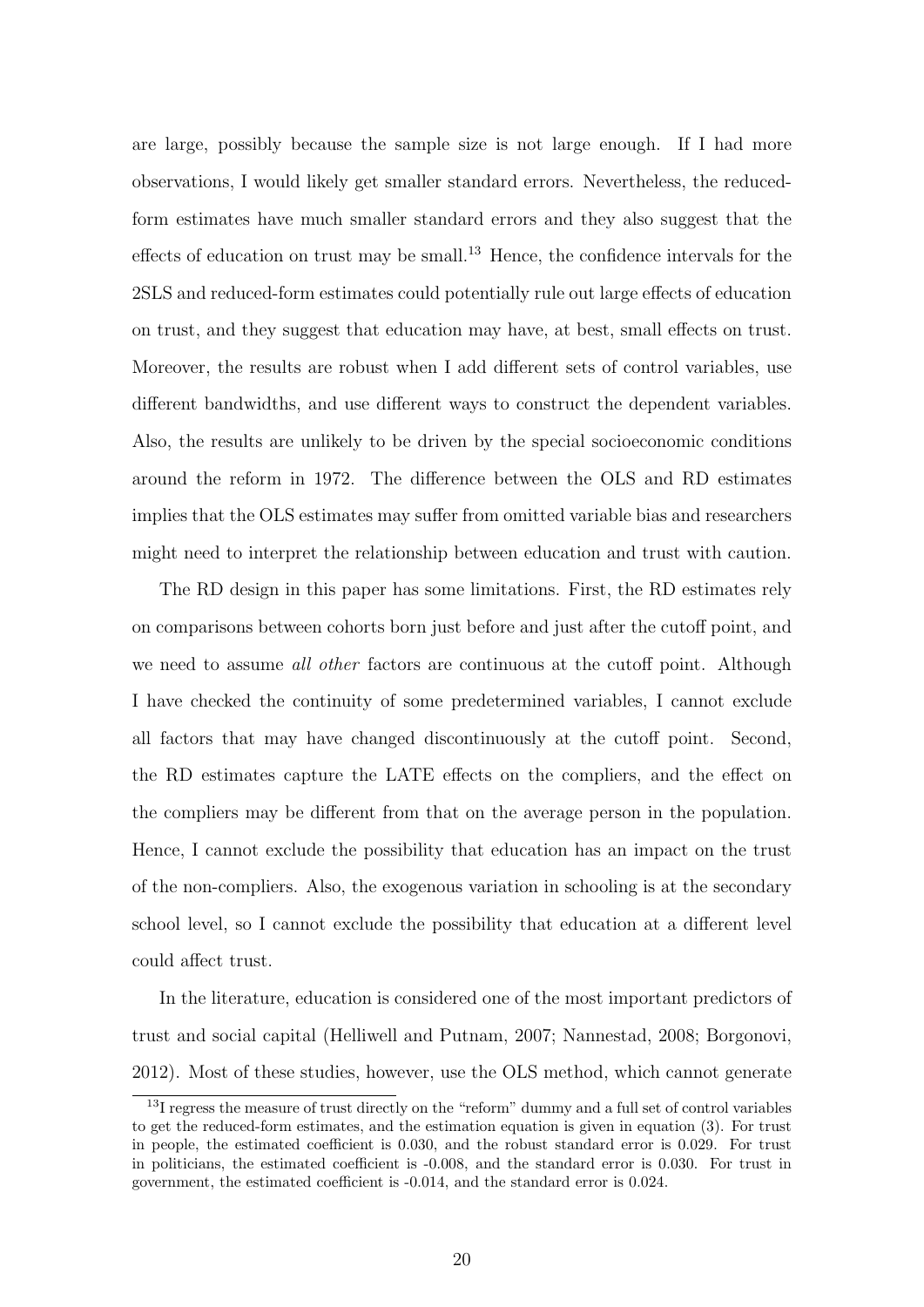reliable causal inferences. It is possible that the positive correlation between education and trust only reveals the fact that individuals with higher intelligence, born in better-educated families, or growing up in richer communities obtain more schooling and express more trust towards others (politicians, or government) as well.

Education may affect trust in people through its impact on people's trustworthiness. When the average level of education increases in a society, people in that society could potentially become more trustworthy. If people perceive that others in the society become more trustworthy than before, they may express more trust towards others. In that case, education could foster trust, and we could observe a positive correlation between education and trust in people across regions or coun-tries.<sup>[14](#page-20-3)</sup> But it is not the case in the UK. As shown in Figure 9, although the average education level has increased substantially for the cohorts born between 1925 and 1975, the level of trust in people (politicians, or government) has not experienced any remarkable increase. Hence, the visual evidence shown in Figure 9 is against the argument that education may affect trust through its impact on people's trustworthiness. In conclusion, the estimates of this study imply that increasing people's years of schooling may not be an effective way to improve the level of trust in a society.

# References

- <span id="page-20-2"></span>Aghion, Philippe, Yann Algan, Pierre Cahuc, and Andrei Shleifer, "Regulation and Distrust," Quarterly Journal of Economics, 2010, 125 (3), 1015–1049.
- <span id="page-20-0"></span>Alesina, Alberto and Eliana La Ferrara, "Who Trusts Others?," Journal of Public Economics, 2002, 85 (2), 207–234.
- <span id="page-20-1"></span>Algan, Yann and Pierre Cahuc, "Inherited Trust and Growth," American Economic Review, 2010, 100 (5), 2060–2092.

<span id="page-20-3"></span><sup>&</sup>lt;sup>14</sup>Thanks to the anonymous referee for providing this insightful argument.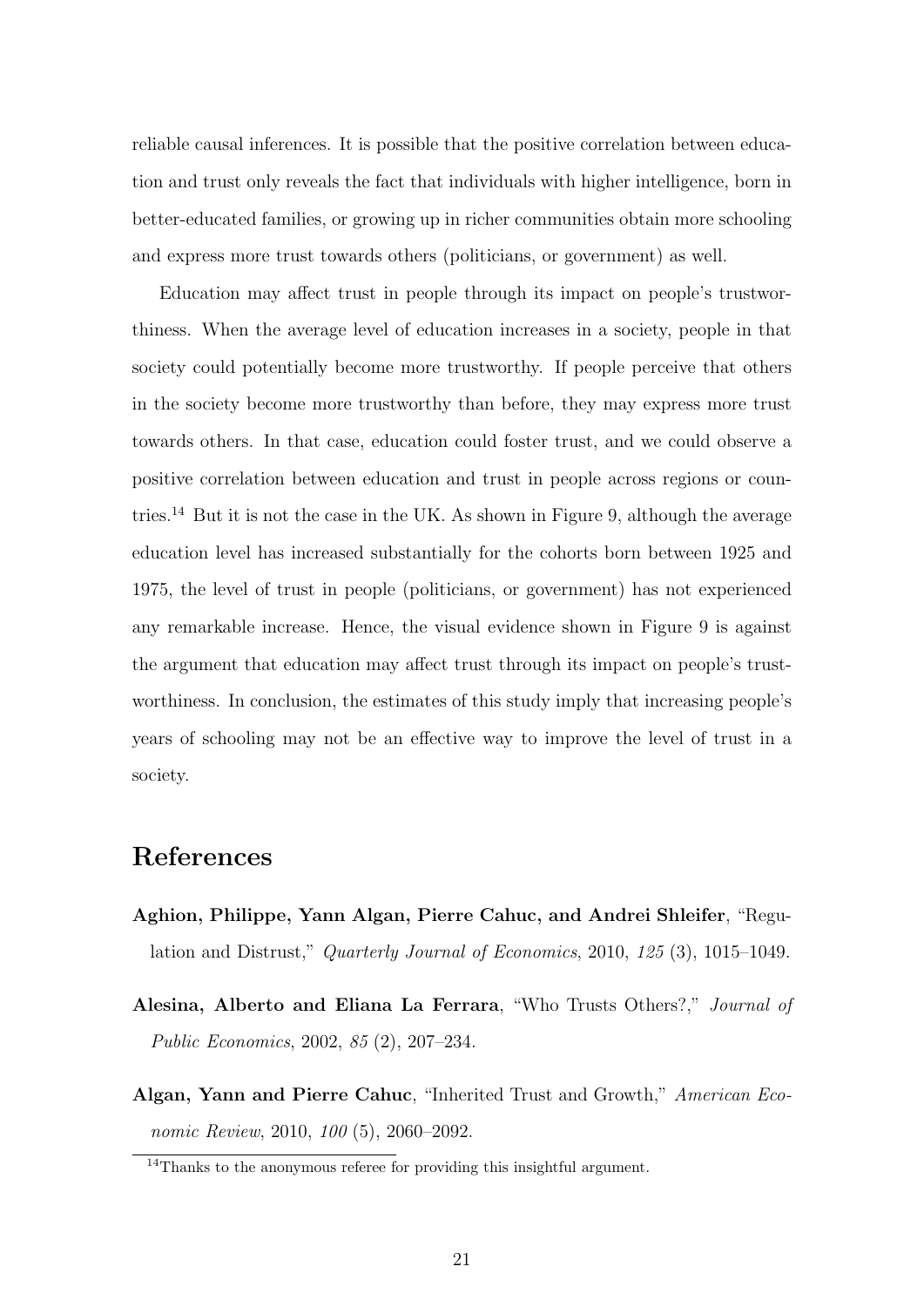- <span id="page-21-5"></span>Angrist, Joshua D. and Alan B. Krueger, "Does Compulsory School Attendance Affect Schooling and Earnings," Quarterly Journal of Economics, 1991, 106 (4), 979–1014.
- <span id="page-21-1"></span>Bloom, Nicholas, Raffaella Sadun, and John Van Reenen, "The Organization of Firms Across Countries," Quarterly Journal of Economics, 2012, 127 (4), 1663–1705.
- <span id="page-21-0"></span>Borgonovi, Francesca, "The Relationship between Education and Levels of Trust and Tolerance in Europe.," British Journal of Sociology, 2012, 63 (1), 146–67.
- <span id="page-21-9"></span>Calonico, Sebastian, Matias D. Cattaneo, and Rocio Titiunik, "Robust Nonparametric Confidence Intervals for Regression-Discontinuity Designs," Econometrica, 2014, 82 (6), 2295–2326.
- <span id="page-21-3"></span>Campbell, David E., "Civic Engagement and Education: An Empirical Test of the Sorting Model," American Journal of Political Science, 2009, 53 (4), 771–786.
- <span id="page-21-6"></span>Card, David, "The Causal Effect of Education on Earnings," in O. Ashenfelter and D. Card, eds., Handbook of Labor Economics, Vol. 3, Elsevier Science B.V., 1999, chapter 30, pp. 1801–1863.
- <span id="page-21-7"></span>, "Estimating the Return to Schooling: Progress on Some Persistent Econometric Problems," Econometrica, 2001, 69 (5), 1127–1160.
- <span id="page-21-8"></span>Clark, Damon and Heather Royer, "The Effect of Education on Adult Health and Mortality: Evidence from Britain," American Economic Review, 2013, 103 (6), 2087–2120.
- <span id="page-21-2"></span>Dee, Thomas S., "Are There Civic Returns to Education?," Journal of Public Economics, 2004, 88, 1697–1720.
- <span id="page-21-4"></span>Fehr, Ernst, Urs Fischbacher, Bernhard Von Rosenbladt, Jurgen Schupp, and Gert G. Wagner, "A Nation-wide Laboratory: Examining Trust and Trust-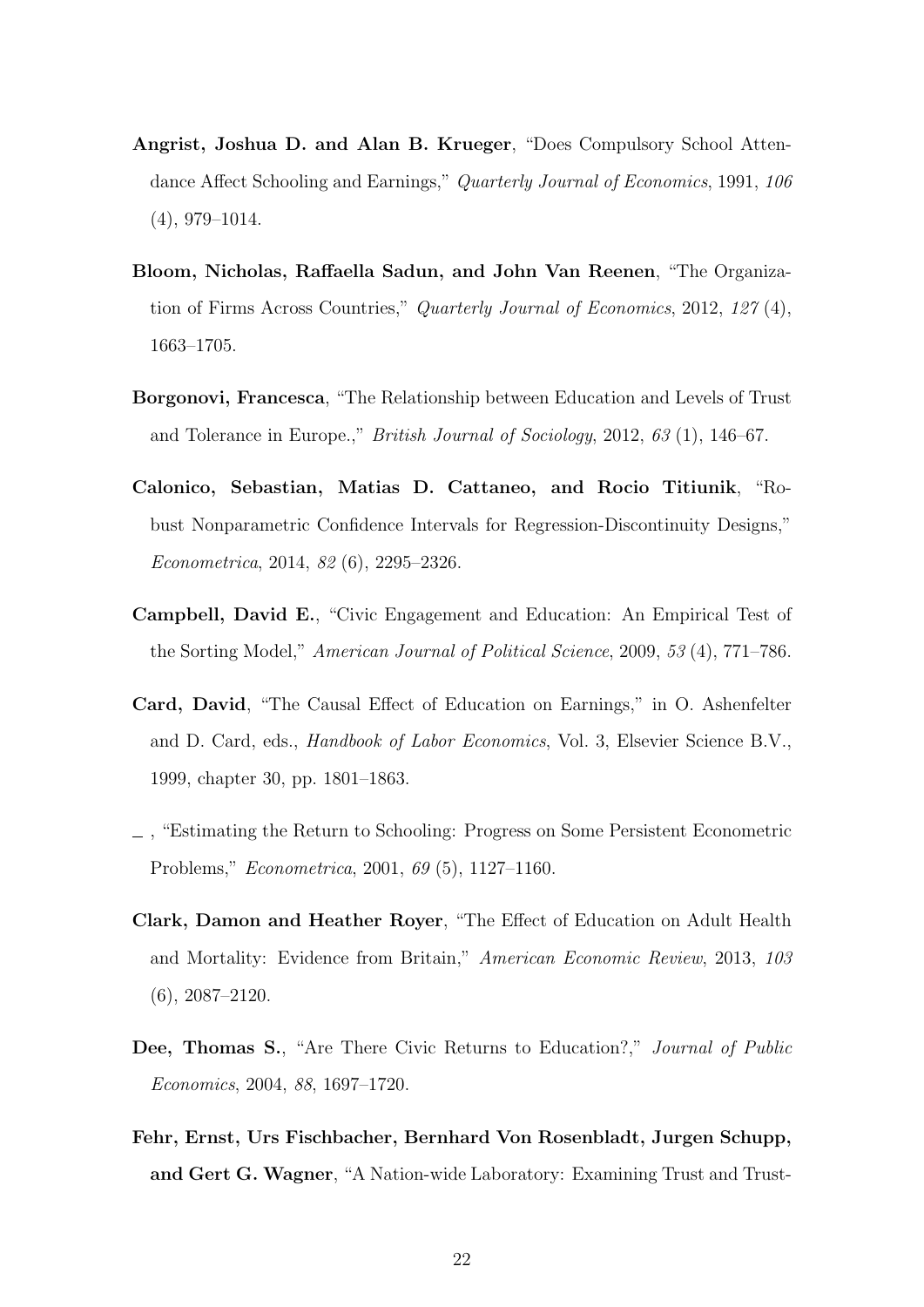worthiness by Integrating Behavioral Experiments into Representative Surveys," IZA Discussion Paper No. 715, 2003.

- <span id="page-22-6"></span>Glaeser, Edward, David Laibson, Jose Scheinkman, and Christine Soutter, "Measuring Trust," Quarterly Journal of Economics, 2000, 115 (3), 811–846.
- <span id="page-22-0"></span>, Giacomo A. M. Ponzetto, and Andrei Shleifer, "Why Does Democracy Need Education?," Journal of Economic Growth, 2007, 12 (2), 77–99.
- <span id="page-22-9"></span>Grenet, Julien, "Is Extending Compulsory Schooling Alone Enough to Raise Earnings? Evidence from French and British Compulsory Schooling Laws," Scandinavian Journal of Economics, 2013, 115 (1), 176–210.
- <span id="page-22-2"></span>Guiso, Luigi, Paola Sapienza, and Luigi Zingales, "The Role of Social Capital in Financial Development," American Economic Review, 2004, 94 (3), 526–556.
- <span id="page-22-3"></span> $\ldots$ , and  $\ldots$ , "Trusting the Stock Market," *Journal of Finance*, 2008, 63 (6), 2557–2600.
- <span id="page-22-8"></span>Hahn, Jinyong, Petra Todd, and Wilbert Van der Klaauw, "Identification and Estimation of Treatment Effects with a Regression-Discontinuity Design," Econometrica, 2001, 69 (1), 201–209.
- <span id="page-22-4"></span>Helliwell, John F., "Well-being, Social Capital and Public Policy: What's New?," Economic Journal, 2006, 116 (510), 34–45.
- <span id="page-22-1"></span>and Robert D. Putnam, "Education and Social Capital," Eastern Economic Journal, 2007, 33 (1), 1–19.
- <span id="page-22-5"></span>and Shun Wang, "Trust and Wellbeing," International Journal of Wellbeing, 2011, 1 (1), 42–78.
- <span id="page-22-7"></span>Hillygus, Sunshine D., "The MISSING LINK: Exploring the Relationship Between Higher Education and Political Engagement," Political Behavior, 2005, 27  $(1), 25-47.$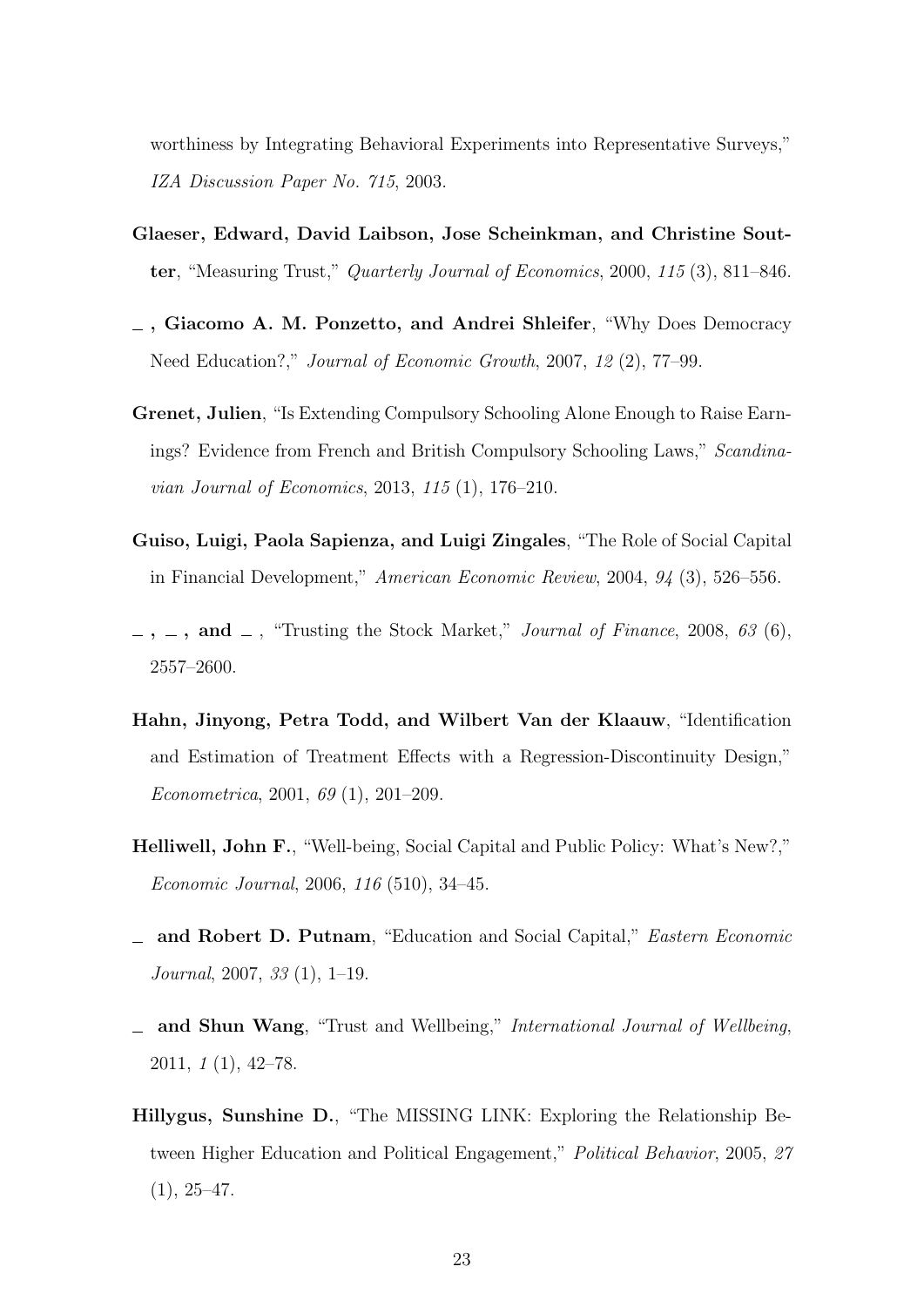- <span id="page-23-5"></span>Hooghe, Marc, "Why There is Basically Only One Form of Political Trust," British Journal of Politics and International Relations, 2011, 13 (2), 269–275.
- <span id="page-23-1"></span>, Sofie Marien, and Thomas de Vroome, "The Cognitive Basis of Trust. The Relation between Education, Cognitive Ability, and Generalized and Political Trust," Intelligence, 2012, 40, 604–613.
- <span id="page-23-4"></span>Huang, Jian, Henriëtte Maassen van den Brink, and Wim Groot, "College Education and Social Trust: An Evidence-Based Study on the Causal Mechanisms.," Social indicators research, 2011, 104 (2), 287–310.
- <span id="page-23-9"></span>Imbens, Guido W. and Joshua D. Angrist, "Identification and Estimation of Local Average Treatment Effects," Econometrica, 1994, 62 (2), 467-475.
- <span id="page-23-7"></span>and Karthik Kalyanaraman, "Optimal Bandwidth Choice for the Regression Discontinuity Estimator," Review of Economic Studies, 2012, 79, 933–959.
- <span id="page-23-8"></span>and Thomas Lemieux, "Regression Discontinuity Designs: A Guide to Practice," Journal of Econometrics, 2008, 142, 615–635.
- <span id="page-23-3"></span>Knack, Stephen and Philip Keefer, "Does Social Capital Have an Economic Payoff ? A Cross-Country Investigation," Quarterly Journal of Economics, 1997, 112 (4), 1251–1288.
- <span id="page-23-6"></span>Ludwig, Jens and Douglas L . Miller, "Does Head Start Improve Children's Life Chances? Evidence from a Regression Discontinuity Design," Quarterly Journal of Economics, 2007, 122 (1), 159–208.
- <span id="page-23-2"></span>Milligan, Kevin, Enrico Moretti, and Philip Oreopoulos, "Does Education Improve Citizenship? Evidence from the United States and the United Kingdom," Journal of Public Economics, 2004, 88, 1667–1695.
- <span id="page-23-0"></span>Nannestad, Peter, "What Have We Learned About Generalized Trust, If Anything?," Annual Review of Political Science, 2008, 11 (1), 413–436.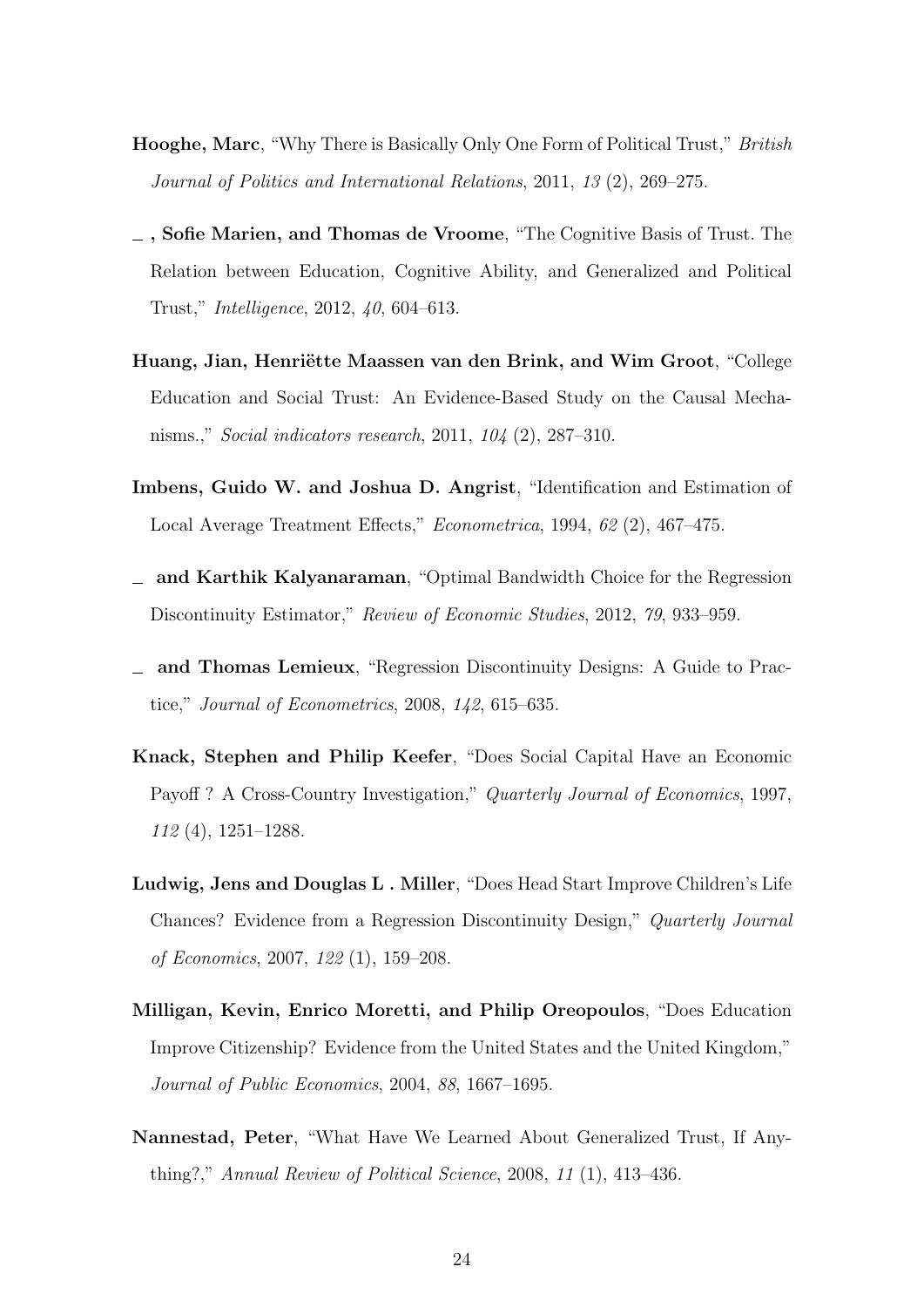- <span id="page-24-4"></span>Newton, Kenneth, "Social Capital and Democracy," American Behavioral Scientist, 1997,  $\angle 40$  (5), 575–586.
- <span id="page-24-9"></span>Oreopoulos, Philip, "Estimating Average and Local Average Treatment Effects of Education When Compulsory Schooling Laws Really Matter," American Economic Review, 2006, 96 (1), 152–175.
- <span id="page-24-1"></span>and Kjell G Salvanes, "Priceless: The Nonpecuniary Benefits of Schooling," Journal of Economic Perspectives, 2011, 25 (1), 159–184.
- <span id="page-24-2"></span>Putnam, Robert D., "Bowling Alone: America's Declining Social Capital," Journal of Democracy, 1995,  $6(1)$ , 65–78.
- <span id="page-24-7"></span>Sapienza, Paola, Anna Toldra-Simats, and Luigi Zingales, "Understanding Trust," Economic Journal, 2013, 123, 1313–1332.
- <span id="page-24-8"></span>Schilke, Oliver, Martin Reimann, and Karen S. Cook, "Power Decreases Trust in Social Exchange," Proceedings of the National Academy of Sciences of the United States of America, 2015, 112 (42).
- <span id="page-24-0"></span>Schoon, Ingrid, Helen Cheng, Catharine R. Gale, G. David Batty, and Ian J. Deary, "Social Status, Cognitive Ability, and Educational Attainment as Predictors of Liberal Social Attitudes and Political Trust," Intelligence, 2010, 38, 144–150.
- <span id="page-24-5"></span>Tavits, Margit, "Making Democracy Work More? Exploring the Linkage between Social Capital and Government Performance," Political Research Quarterly, 2006, 59 (2), 211–225.
- <span id="page-24-6"></span>Welch, Michael R., Roberto E. N. Rivera, Brian P. Conway, Jennifer Yonkoski, Paul M. Lupton, and Russell Giancola, "Determinants and Consequences of Social Trust," Sociological Inquiry, 2005, 75 (4), 453–473.
- <span id="page-24-3"></span>Zak, Paul J. and Stephen Knack, "Trust and Growth," Economic Journal, 2001, 111 (470), 295–321.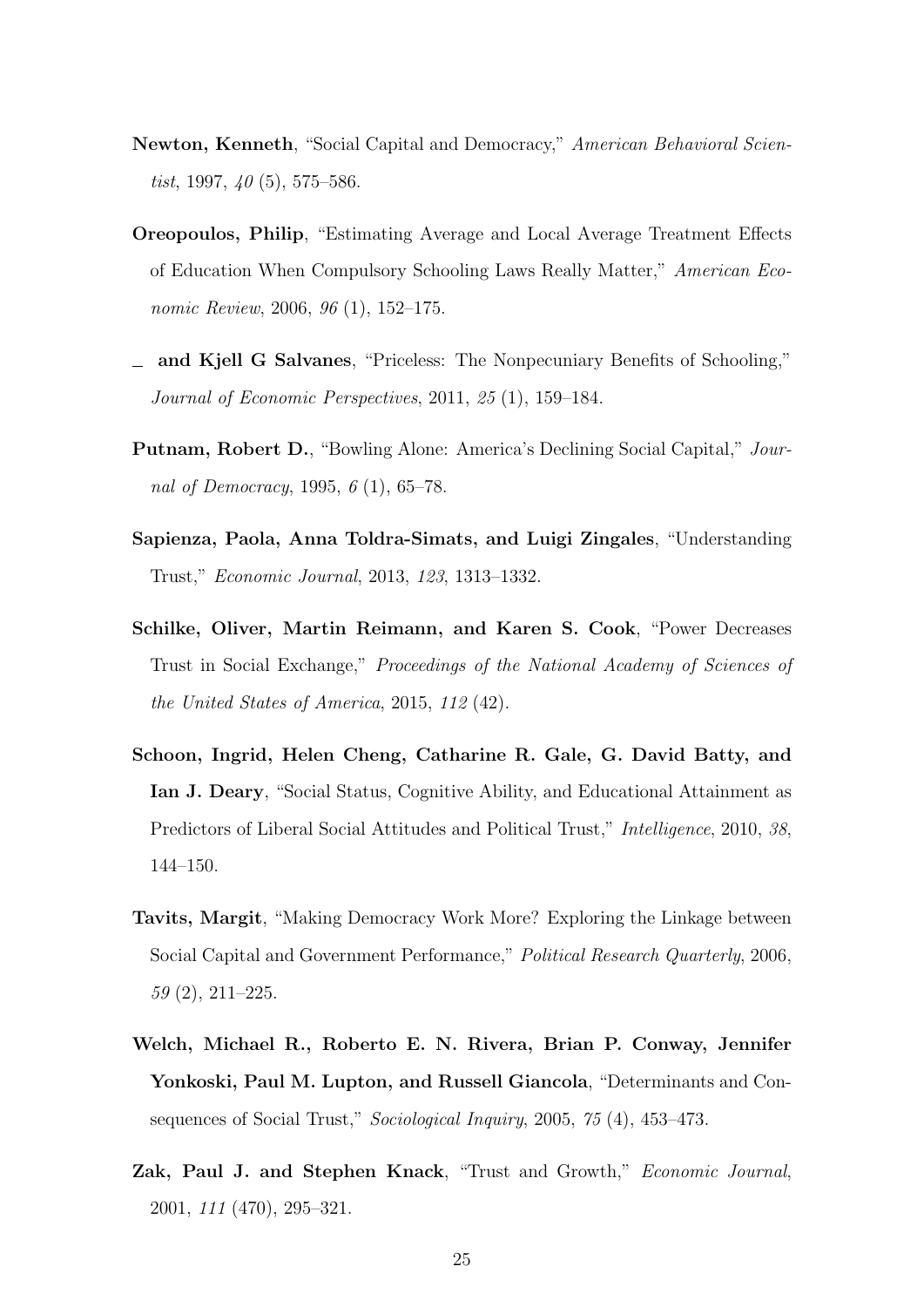<span id="page-25-0"></span>

Figure 1: The impact of the compulsory schooling reform in 1972

Notes: The horizontal axis represents year-of-birth cohort. From bottom to top, the three lines represent the proportions of people who left school by age 15, 16, and 17 respectively. Each dot represents the mean of a cohort. The vertical line denotes the cutoff 1958.

<span id="page-25-1"></span>

Figure 2: Balancing check

Notes: The optimal bandwidth is 6, so subjects born between 1952 and 1963 are included. The vertical line denotes the cutoff 1958. The top left panel checks the continuity of the proportion of females; the top right panel checks the continuity of the proportion of Asians; the lower left panel checks the continuity of the proportion of blacks; the lower right panel checks the continuity of age at the survey.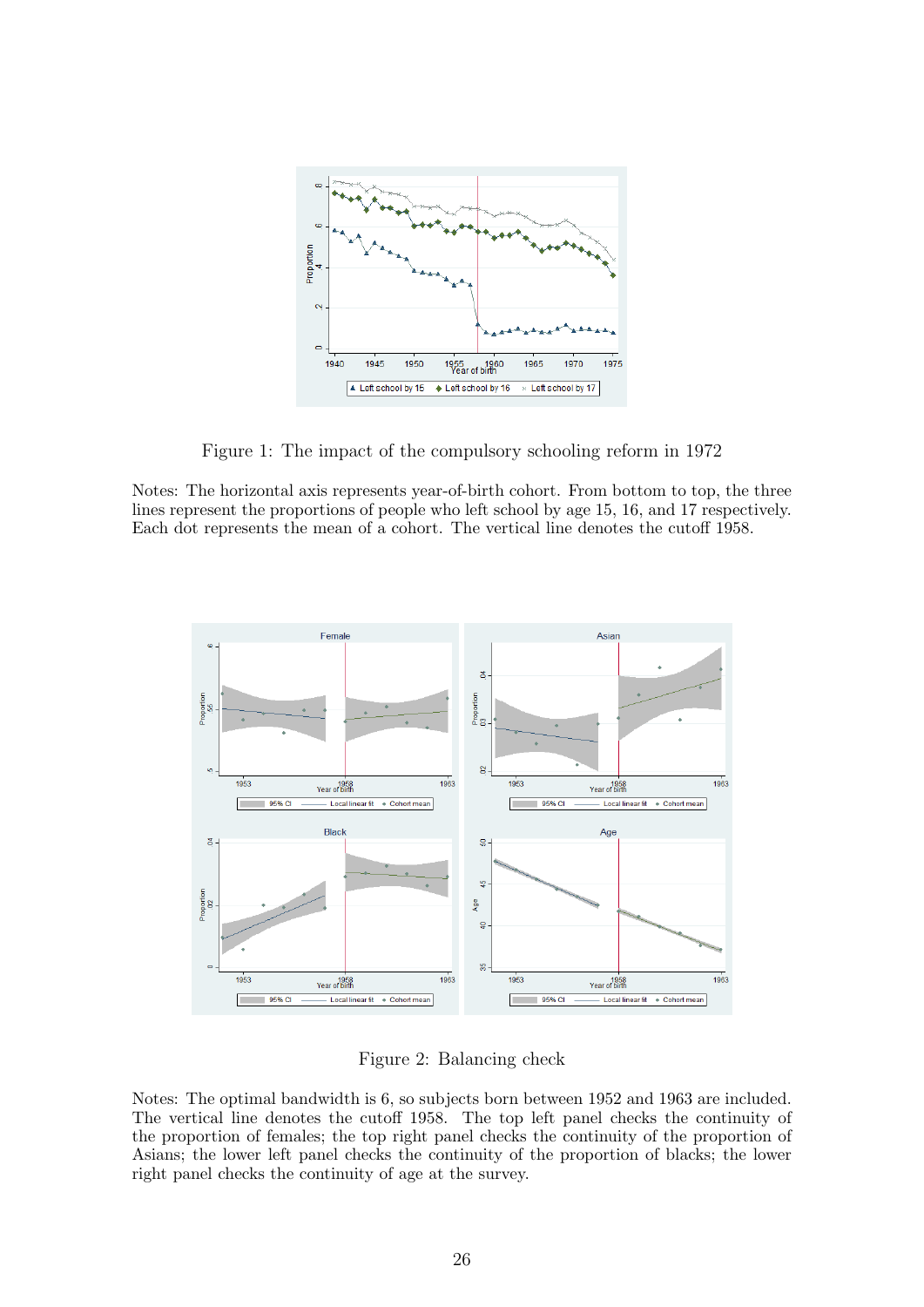<span id="page-26-0"></span>

Figure 3: The density of the assignment variable

Notes: The optimal bandwidth is 6, so subjects born between 1952 and 1963 are included. The vertical line denotes the cutoff 1958.

<span id="page-26-1"></span>

Figure 4: Educational attainment and trust

Notes: The subjects are divided into five groups according to the age at which they left school: (a) 15 or under; (b) 16; (c) 17; (d) 18; (e) 19 or over. The three measures of trust are trust in people, trust in politicians, and trust in government.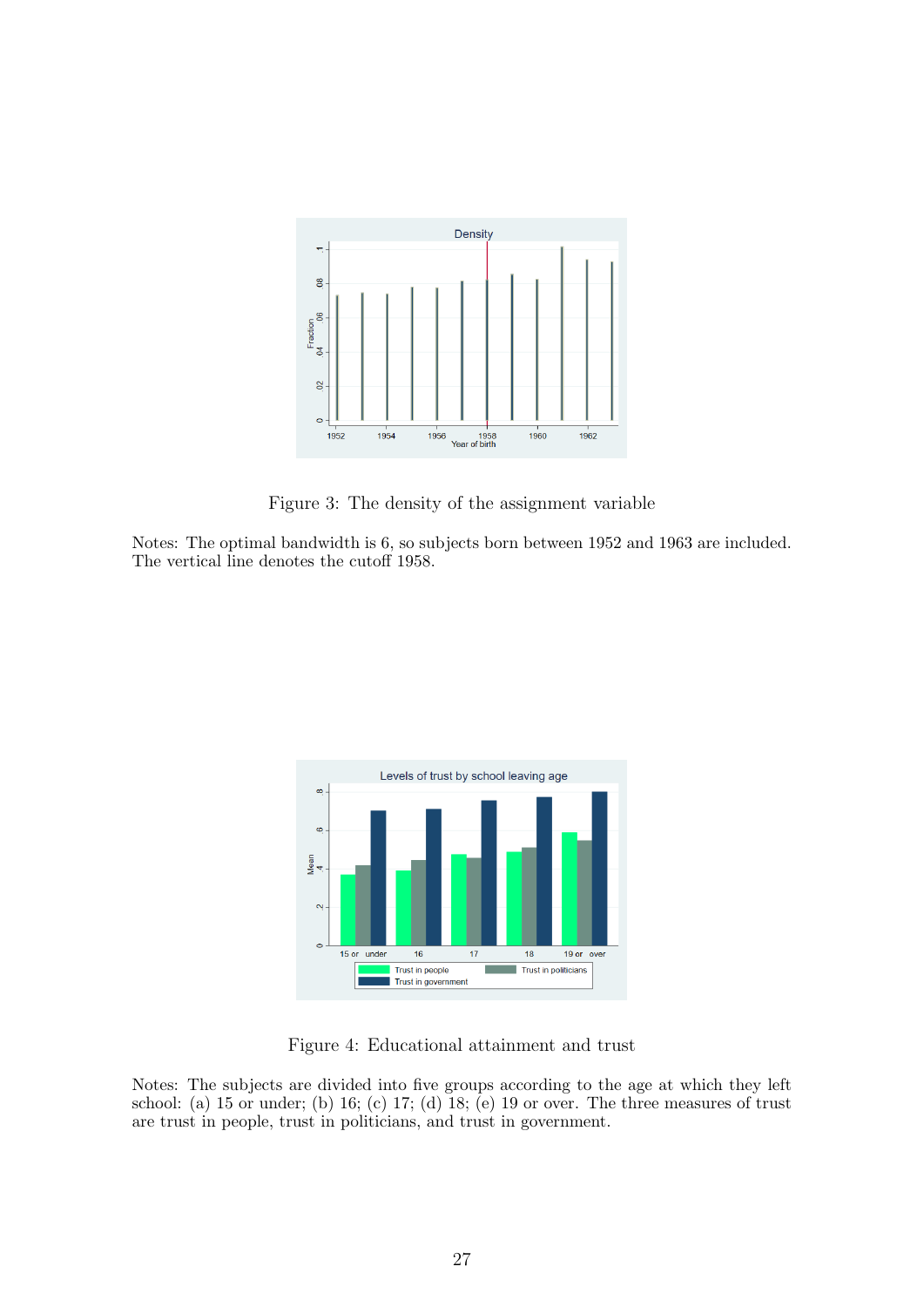<span id="page-27-0"></span>

Figure 5: The impact of the reform on educational attainment

Notes: The optimal bandwidth is 6, so subjects born between 1952 and 1963 are included. The vertical line denotes the cutoff 1958. Fitted values of local linear regressions and 95% confidence intervals are plotted within the chosen bandwidths. Each dot represents the mean of a cohort.

<span id="page-27-1"></span>

Figure 6: The impact of the reform on trust in people

Notes: The optimal bandwidth is 6, so subjects born between 1952 and 1963 are included. The vertical line denotes the cutoff 1958. Fitted values of local linear regressions and 95% confidence intervals are plotted within the chosen bandwidths. Each dot represents the mean of a cohort.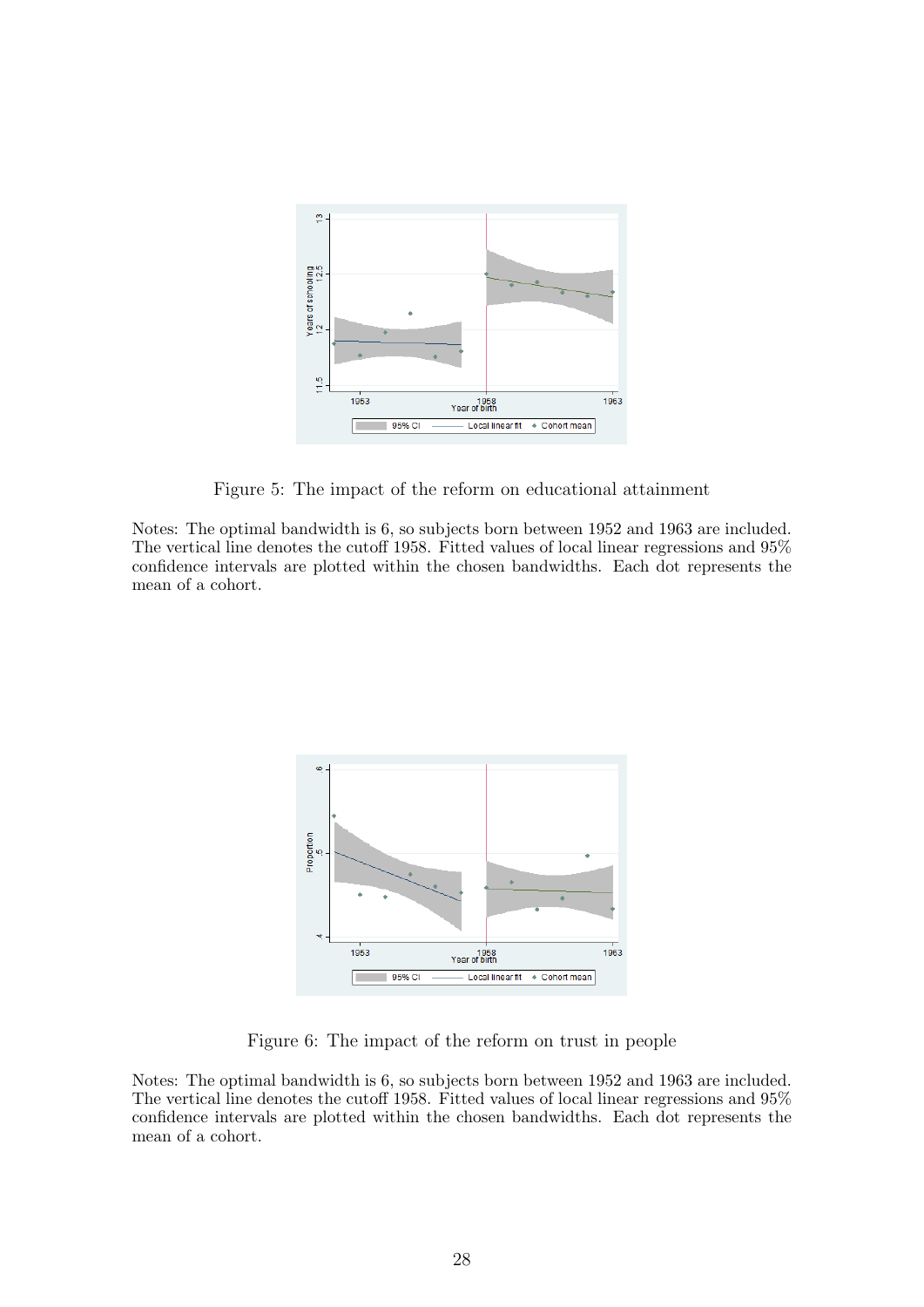<span id="page-28-0"></span>

Figure 7: The impact of the reform on trust in politicians

Notes: The optimal bandwidth is 6, so subjects born between 1952 and 1963 are included. The vertical line denotes the cutoff 1958. Fitted values of local linear regressions and 95% confidence intervals are plotted within the chosen bandwidths. Each dot represents the mean of a cohort.

<span id="page-28-1"></span>

Figure 8: The impact of the reform on trust in government

Notes: The optimal bandwidth is 6, so subjects born between 1952 and 1963 are included. The vertical line denotes the cutoff 1958. Fitted values of local linear regressions and 95% confidence intervals are plotted within the chosen bandwidths. Each dot represents the mean of a cohort.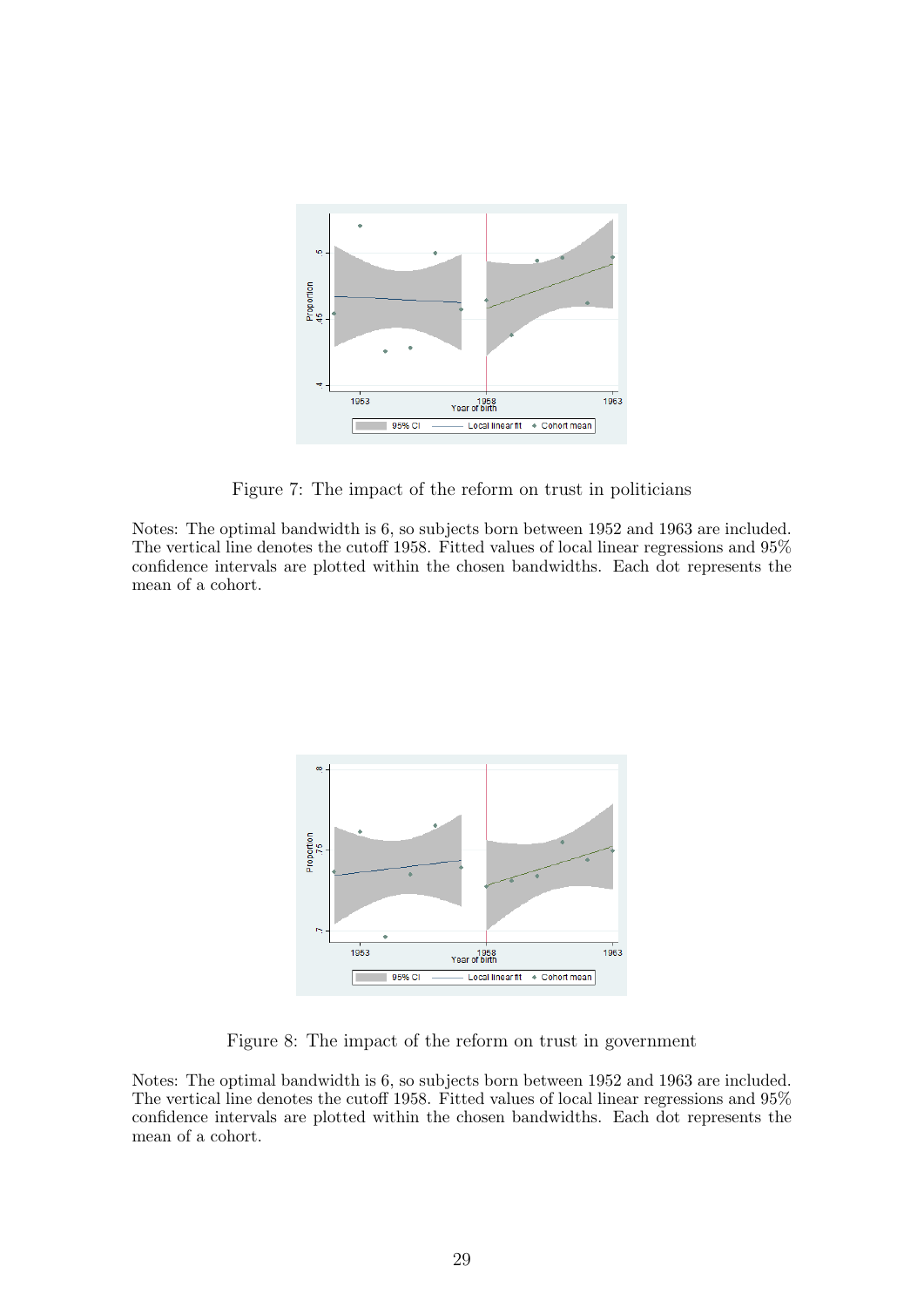<span id="page-29-0"></span>

Figure 9: The levels of trust and education: birth cohorts 1925–1975

Notes: Subjects born between 1925 and 1975 are included. The vertical line denotes the cutoff 1958. There are two vertical axes: the left axis denotes the proportions of subjects who trust in people (politicians, or government); the right axis denotes average years of schooling.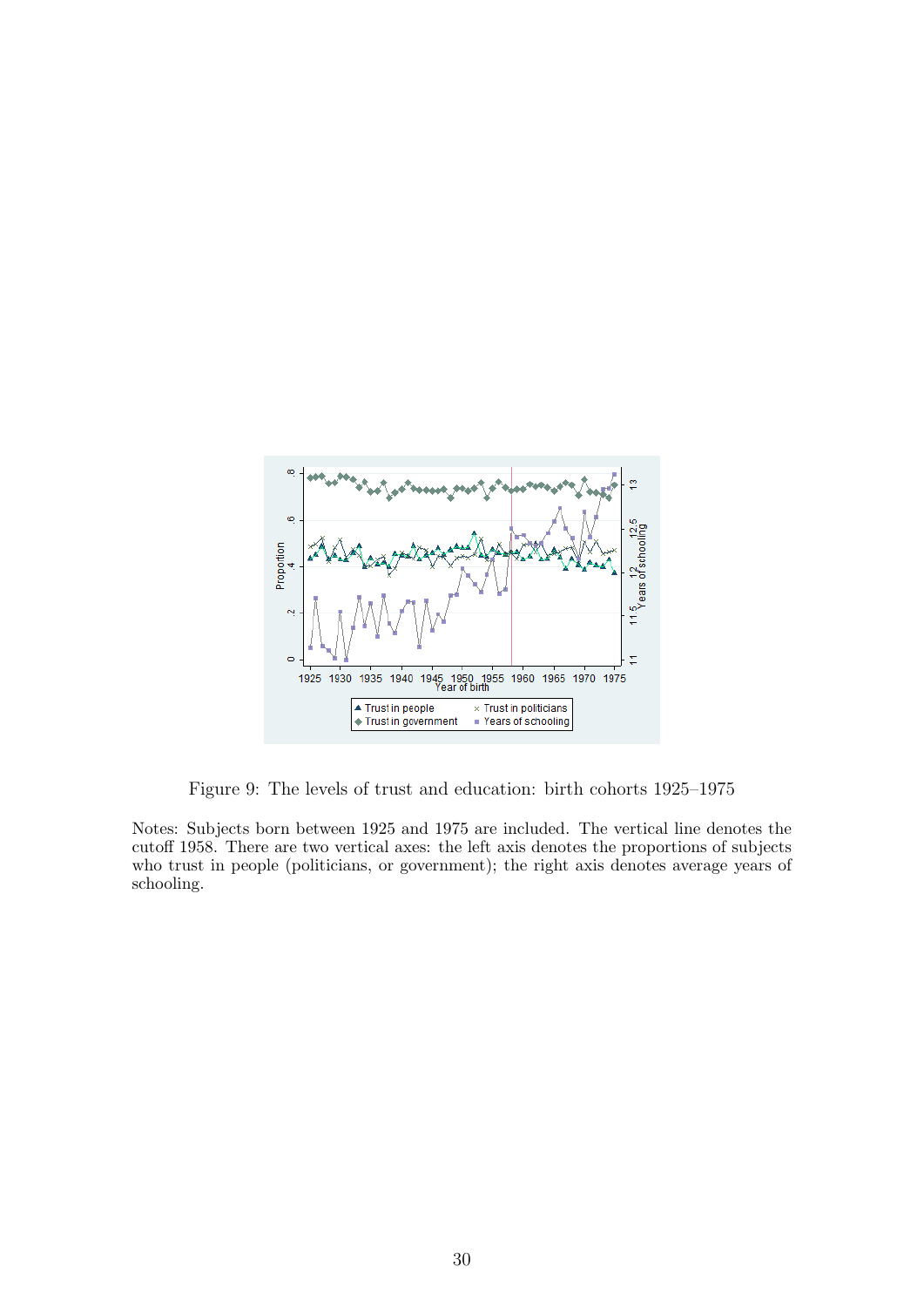<span id="page-30-0"></span>

|                      | (1)         | (2)    | (3)   | (4)            | (5)          |
|----------------------|-------------|--------|-------|----------------|--------------|
| VARIABLES            | $\mathbf N$ | mean   | sd    | min            | max          |
| Trust in people      | 5,231       | 0.463  | 0.499 | $\overline{0}$ | $\mathbf{1}$ |
| Trust in politicians | 4,762       | 0.471  | 0.499 | $\overline{0}$ | $\mathbf{1}$ |
| Trust in government  | 5,632       | 0.733  | 0.442 | $\overline{0}$ | $\mathbf{1}$ |
| Years of schooling   | 7,335       | 11.76  | 1.449 | 10             | 14           |
| Reform               | 7,335       | 0.540  | 0.498 | $\overline{0}$ | $\mathbf{1}$ |
| Female               | 7,335       | 0.545  | 0.498 | $\overline{0}$ | $\mathbf{1}$ |
| Age                  | 7,335       | 44.55  | 7.542 | 23             | 61           |
| Asian                | 7,335       | 0.0322 | 0.176 | $\overline{0}$ | $\mathbf{1}$ |
| <b>Black</b>         | 7,335       | 0.0267 | 0.161 | $\overline{0}$ | $\mathbf{1}$ |
| England              | 7,335       | 0.854  | 0.353 | $\overline{0}$ | $\mathbf{1}$ |
| Scotland             | 7,335       | 0.0941 | 0.292 | $\overline{0}$ | $\mathbf{1}$ |
| Year of birth        | 7,335       | 1958   | 3.454 | 1952           | 1963         |
| Survey year          | 7,335       | 2002   | 6.699 | 1986           | 2013         |

Table 1: Summary statistics

Notes: The table shows the summary statistics for the sample used in the baseline estimation. The optimal bandwidth is 6, so subjects born between 1952 and 1963 are included in the sample.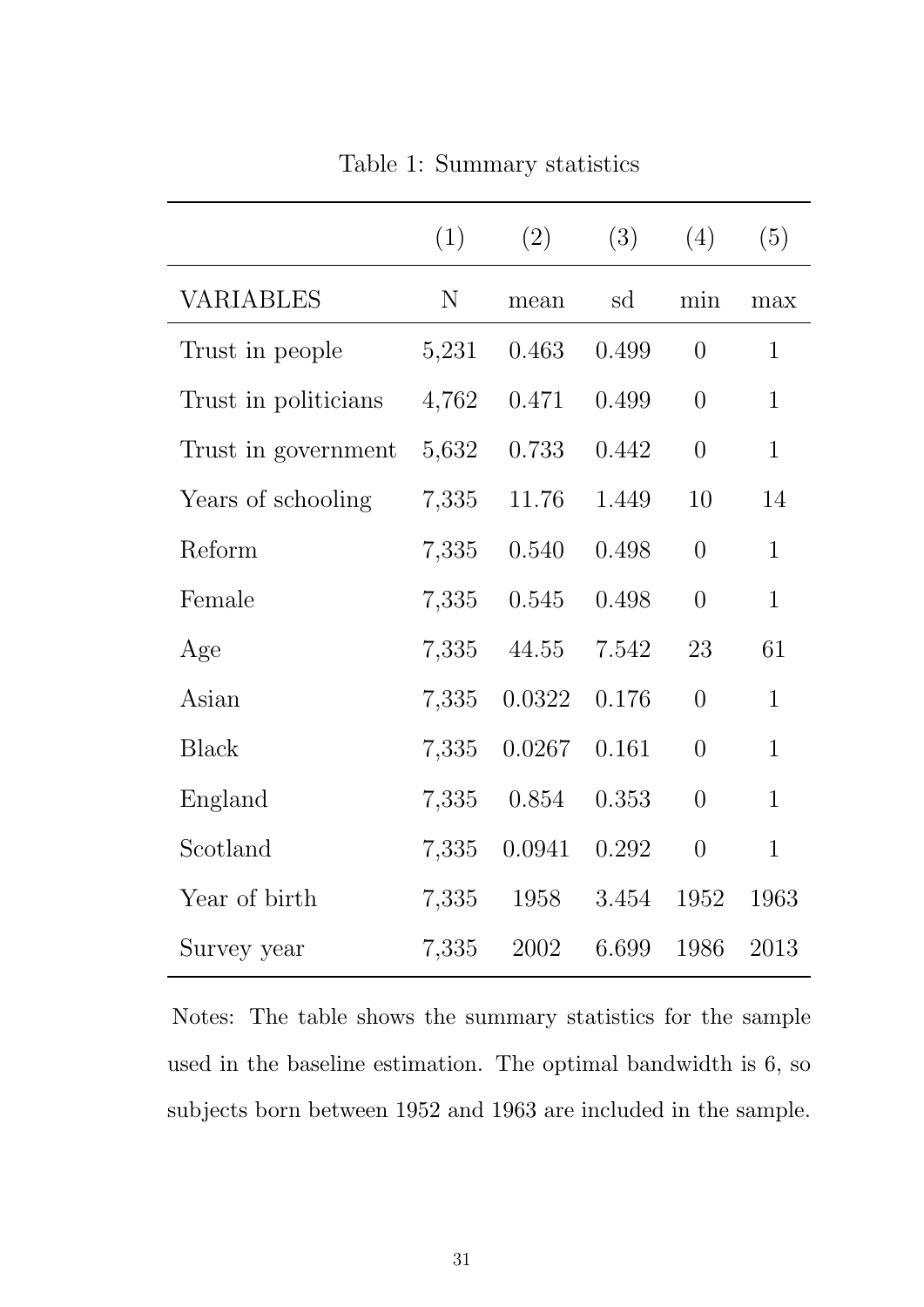<span id="page-31-0"></span>

|                    | (1)                                         | (2)         | (3)         | (4)                                        | (5)         | (6)         |
|--------------------|---------------------------------------------|-------------|-------------|--------------------------------------------|-------------|-------------|
|                    |                                             |             |             | Panel A: Education and trust in people     |             |             |
| Years of schooling | $0.0730***$                                 | $0.0731***$ | $0.0734***$ | $0.0761***$                                | $0.0763***$ | $0.0774***$ |
|                    | (0.0046)                                    | (0.0046)    | (0.0046)    | (0.0046)                                   | (0.0046)    | (0.0046)    |
| Observations       | 5,231                                       | 5,231       | 5,231       | 5,231                                      | 5,231       | 5,231       |
|                    | Panel B: Education and trust in politicians |             |             |                                            |             |             |
| Years of schooling | $0.0445***$                                 | $0.0445***$ | $0.0441***$ | $0.0441***$                                | $0.0439***$ | $0.0441***$ |
|                    | (0.0049)                                    | (0.0049)    | (0.0049)    | (0.0050)                                   | (0.0050)    | (0.0050)    |
| Observations       | 4,762                                       | 4,762       | 4,762       | 4,762                                      | 4,762       | 4,762       |
|                    |                                             |             |             | Panel C: Education and trust in government |             |             |
| Years of schooling | $0.0397***$                                 | $0.0396***$ | $0.0391***$ | $0.0387***$                                | $0.0388***$ | $0.0410***$ |
|                    | (0.0039)                                    | (0.0039)    | (0.0039)    | (0.0039)                                   | (0.0039)    | (0.0039)    |
| Observations       | 5,632                                       | 5,632       | 5,632       | 5,632                                      | 5,632       | 5,632       |

Table 2: The association between education and attitudinal trust (OLS)

Notes: Subjects born between 1952 and 1963 are included in the sample. "Cohort trend" is included in all regressions. In regression (1), only "Years of schooling" is added. In regression (2), "female" dummy is added. In regression (3), "age" and "age squared" are added. In regression (4), "Asian" and "Black" dummies are added. In regression (5), "England" and "Scotland" dummies are added. In regression (6), survey year dummies are added. Robust standard errors are in parentheses. Significance levels are: \*\*\*, p<0.01; \*\*, p<0.05; \*, p<0.1.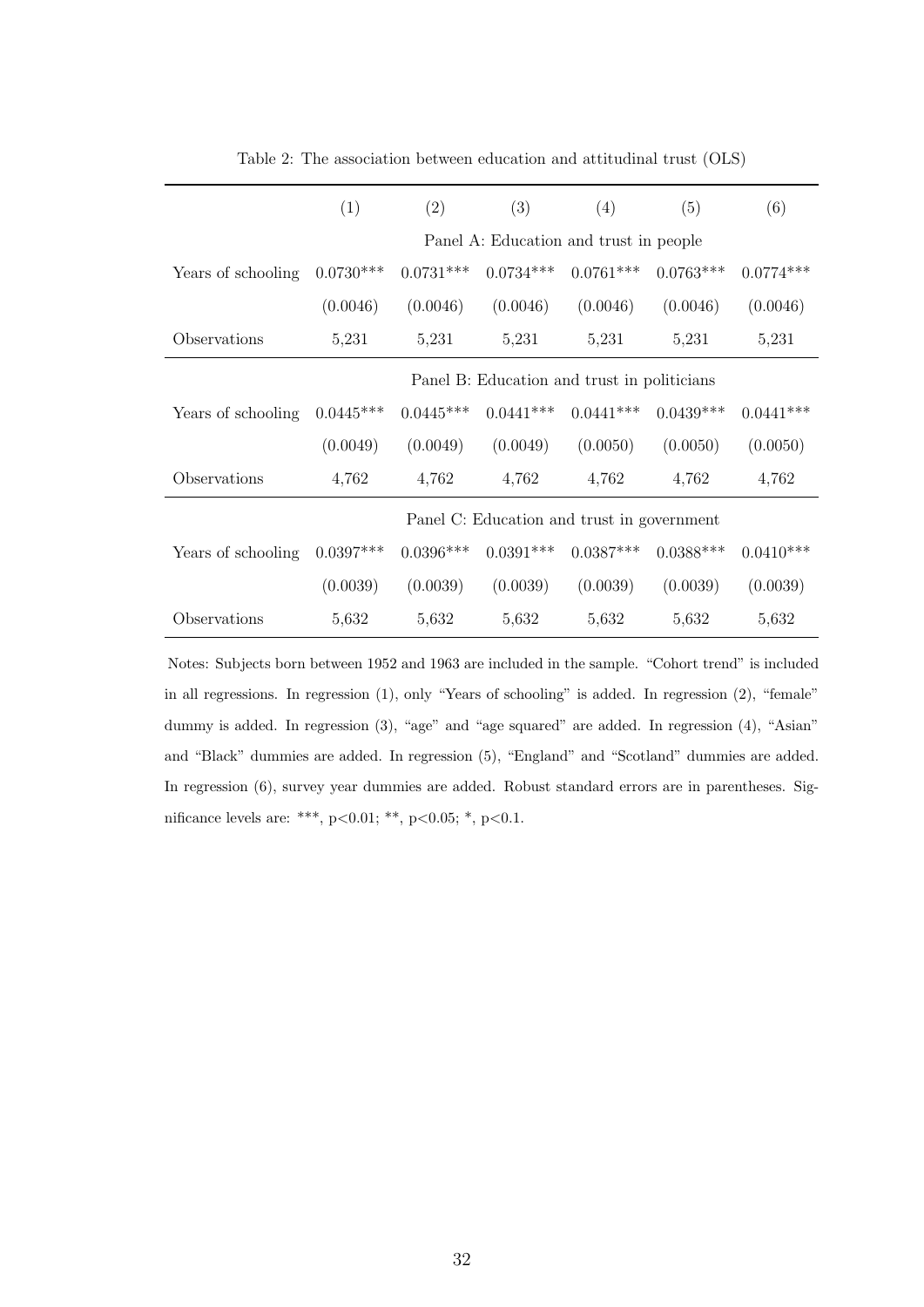<span id="page-32-0"></span>

|                  | (1)                | (2)            | (3)            | (4)         | (5)            | (6)         |
|------------------|--------------------|----------------|----------------|-------------|----------------|-------------|
| <b>VARIABLES</b> | Years of schooling |                |                |             |                |             |
|                  |                    |                |                |             |                |             |
| Reform           | $0.2658***$        | $0.2657***$    | $0.2643***$    | $0.2444***$ | $0.2414***$    | $0.2464***$ |
|                  | (0.0670)           | (0.0670)       | (0.0658)       | (0.0613)    | (0.0607)       | (0.0591)    |
| Female           |                    | 0.0019         | 0.0014         | 0.0110      | 0.0107         | 0.0131      |
|                  |                    | (0.0226)       | (0.0231)       | (0.0226)    | (0.0222)       | (0.0223)    |
| Age              |                    |                | $0.0453**$     | $0.0397*$   | $0.0401*$      | 0.0667      |
|                  |                    |                | (0.0204)       | (0.0218)    | (0.0219)       | (0.0413)    |
| Age squared      |                    |                | $-0.0005*$     | $-0.0004$   | $-0.0004$      | $-0.0007$   |
|                  |                    |                | (0.0002)       | (0.0002)    | (0.0003)       | (0.0005)    |
| Asian            |                    |                |                | $0.9644***$ | $0.9554***$    | $0.9598***$ |
|                  |                    |                |                | (0.1473)    | (0.1459)       | (0.1502)    |
| <b>Black</b>     |                    |                |                | $0.3616***$ | $0.3526***$    | $0.3562***$ |
|                  |                    |                |                | (0.0828)    | (0.0802)       | (0.0818)    |
| England          |                    |                |                |             | $0.1331**$     | $0.1374**$  |
|                  |                    |                |                |             | (0.0549)       | (0.0556)    |
| Scotland         |                    |                |                |             | 0.1073         | 0.1108      |
|                  |                    |                |                |             | (0.0899)       | (0.0940)    |
| Survey year      | N <sub>o</sub>     | N <sub>o</sub> | N <sub>o</sub> | No          | N <sub>o</sub> | Yes         |
| Cohort trend     | Yes                | Yes            | Yes            | Yes         | Yes            | Yes         |
| Observations     | 7,335              | 7,335          | 7,335          | 7,335       | 7,335          | 7,335       |

Table 3: The effects of the reform on educational attainment (OLS)

Notes: The optimal bandwidth is 6, so subjects born between 1952 and 1963 are included in the regressions. The"Reform" dummy equals 1 if an individual is subject to the new compulsory schooling law. Cohort trend includes the assignment variable Z (year-of-birth cohort) and its interaction with the "Reform" dummy T. Robust standard errors are in parentheses. Significance levels are: \*\*\*, p<0.01; \*\*, p<0.05; \*, p<0.1.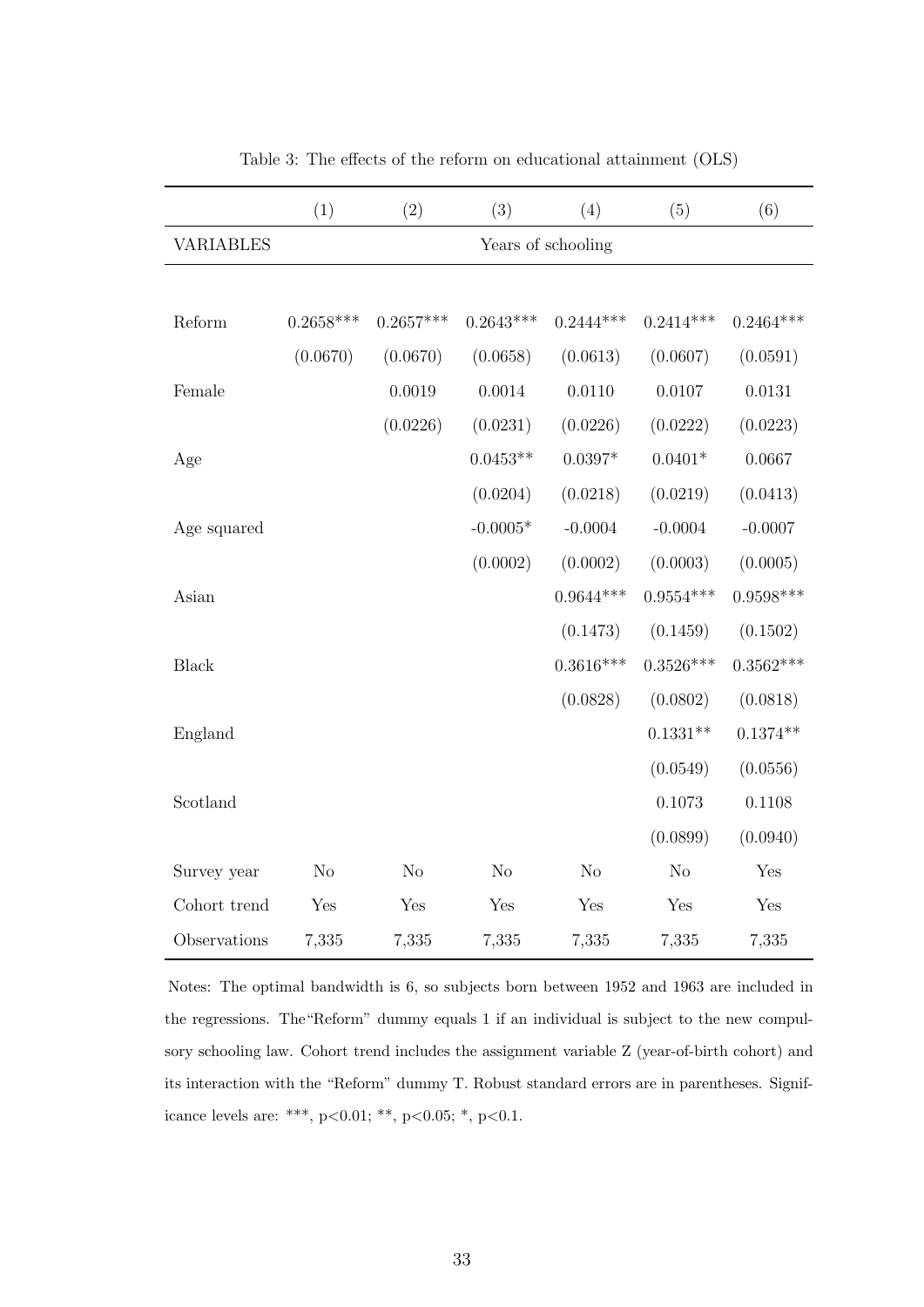<span id="page-33-0"></span>

|                    | (1)                                      | (2)       | (3)       | (4)                                     | (5)       | (6)       |
|--------------------|------------------------------------------|-----------|-----------|-----------------------------------------|-----------|-----------|
|                    | Panel A: Effects on trust in people      |           |           |                                         |           |           |
| Years of schooling | 0.1207                                   | 0.1343    | 0.1448    | 0.1624                                  | 0.1651    | 0.1439    |
|                    | (0.1274)                                 | (0.1285)  | (0.1275)  | $(0.1396)$ $(0.1402)$                   |           | (0.1363)  |
| Observations       | 5,231                                    | 5,231     | 5,231     | 5,231                                   | 5,231     | 5,231     |
|                    | Panel B: Effects on trust in politicians |           |           |                                         |           |           |
| Years of schooling | $-0.0122$                                | $-0.0130$ | $-0.0084$ | $-0.0187$                               | $-0.0202$ | $-0.0304$ |
|                    | (0.1068)                                 | (0.1077)  | (0.1054)  | (0.1168)                                | (0.1178)  | (0.1169)  |
| Observations       | 4,762                                    | 4,762     | 4,762     | 4,762                                   | 4,762     | 4,762     |
|                    |                                          |           |           | Panel C: Effects on trust in government |           |           |
| Years of schooling | $-0.0583$                                | $-0.0599$ | $-0.0254$ | $-0.0353$                               | $-0.0355$ | $-0.0534$ |
|                    | (0.0905)                                 | (0.0911)  | (0.0885)  | (0.0968)                                | (0.0973)  | (0.0960)  |
| Observations       | 5,632                                    | 5,632     | 5,632     | 5,632                                   | 5,632     | 5,632     |

Table 4: The effects of education on attitudinal trust (2SLS)

Notes: Subjects born between 1952 and 1963 are included in the sample. "Cohort trend" is included in all regressions. In regression (1), only "Years of schooling" is added. In regression (2), "female" dummy is added. In regression (3), "age" and "age squared" are added. In regression (4), "Asian" and "Black" dummies are added. In regression (5), "England" and "Scotland" dummies are added. In regression (6), survey year dummies are added. Robust standard errors are in parentheses. Significance levels are: \*\*\*, p<0.01; \*\*, p<0.05; \*, p<0.1.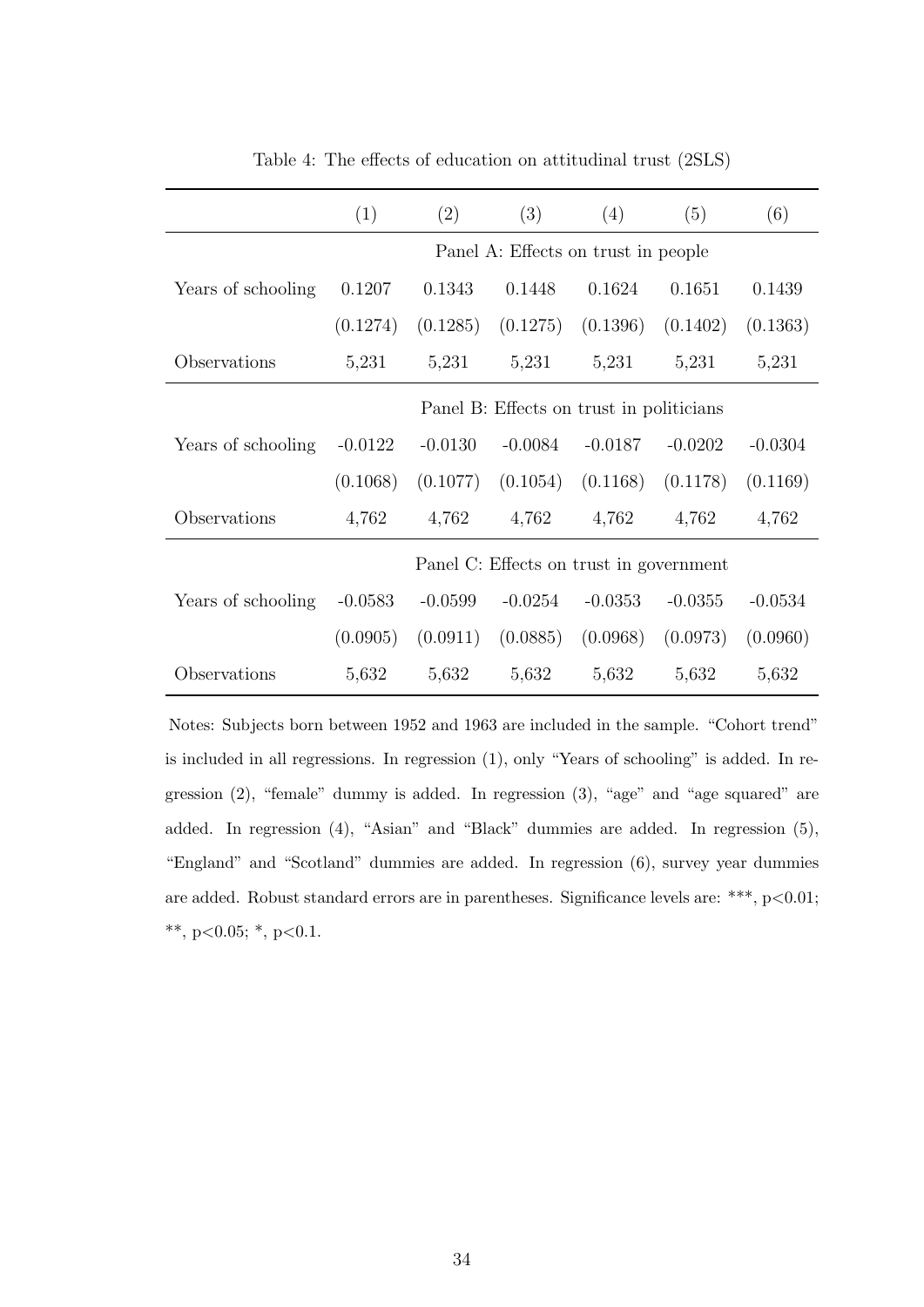|                    | (1)                                                 | (2)        | (3)                                                      | (4)            | (5)            |  |  |  |
|--------------------|-----------------------------------------------------|------------|----------------------------------------------------------|----------------|----------------|--|--|--|
| Bandwidths (years) | $\,6$                                               | 9          | 8                                                        | $\overline{7}$ | $\overline{5}$ |  |  |  |
|                    |                                                     |            | Panel A: The effect of the reform on years of schooling  |                |                |  |  |  |
| Reform             | $0.2464***$                                         | $0.1564**$ | $0.1927***$                                              | $0.2264***$    | $0.2182***$    |  |  |  |
|                    | (0.0591)                                            | (0.0682)   | (0.0570)                                                 | (0.0561)       | (0.0625)       |  |  |  |
| Observations       | 7,335                                               | 11,174     | 9,862                                                    | 8,605          | 6,114          |  |  |  |
|                    | Panel B: The effect of education on trust in people |            |                                                          |                |                |  |  |  |
| Years of schooling | 0.1439                                              | 0.0893     | 0.0832                                                   | 0.1268         | $-0.0556$      |  |  |  |
|                    | (0.1363)                                            | (0.1881)   | (0.1639)                                                 | (0.1500)       | (0.1765)       |  |  |  |
| Observations       | 5,231                                               | 7,951      | 7,008                                                    | 6,114          | 4,340          |  |  |  |
|                    |                                                     |            | Panel C: The effect of education on trust in politicians |                |                |  |  |  |
| Years of schooling | $-0.0304$                                           | $-0.0066$  | $-0.0055$                                                | $-0.0181$      | 0.0136         |  |  |  |
|                    | (0.1169)                                            | (0.1212)   | (0.1192)                                                 | (0.1119)       | (0.1313)       |  |  |  |
| Observations       | 4,762                                               | 7,327      | 6,469                                                    | 5,630          | 3,987          |  |  |  |
|                    |                                                     |            | Panel D: The effect of education on trust in government  |                |                |  |  |  |
| Years of schooling | $-0.0534$                                           | $-0.0098$  | $-0.0302$                                                | $-0.0598$      | $-0.0715$      |  |  |  |
|                    | (0.0960)                                            | (0.1034)   | (0.0971)                                                 | (0.0944)       | (0.1191)       |  |  |  |
| Observations       | 5,632                                               | 8,621      | 7,621                                                    | 6,660          | 4,713          |  |  |  |

<span id="page-34-0"></span>Table 5: Robustness of the effects: alternative bandwidths (2SLS)

Notes: Different bandwidths are used in regressions (1) to (5). In regression (1), the "optimal" bandwidth  $6$  is used. In regressions  $(2)$  to  $(5)$ , the bandwidths used are  $9, 8$ , 7, and 5 respectively. The control variables in all regressions are "female" dummy, age, age squared, "Asian" and "Black" dummies, "England" and "Scotland" dummies, and survey year dummies. Robust standard errors are in parentheses. Significance levels are: \*\*\*, p<0.01; \*\*, p<0.05; \*, p<0.1.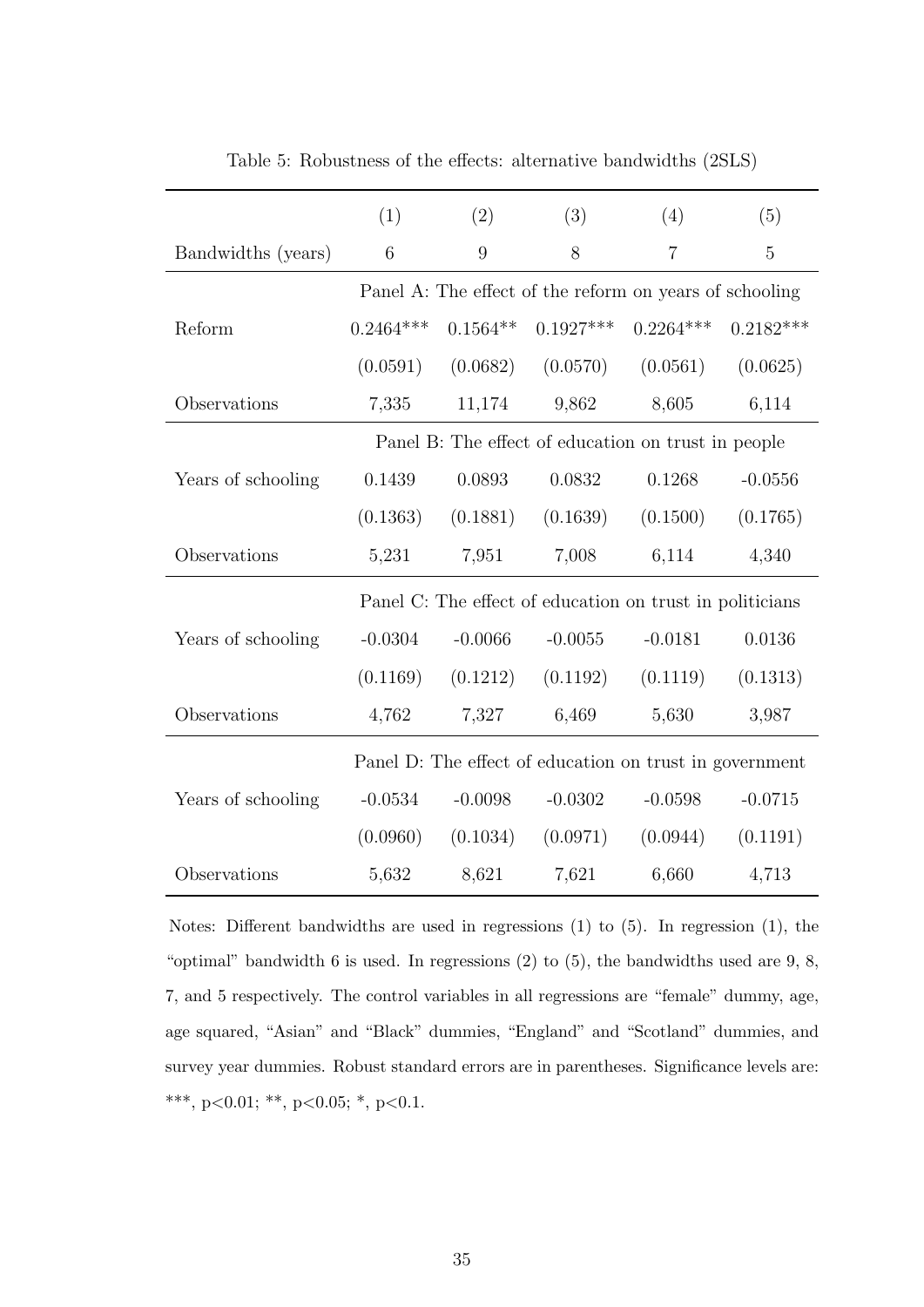<span id="page-35-0"></span>

|             | Number of observations |                  |                                                      |                     |  |  |
|-------------|------------------------|------------------|------------------------------------------------------|---------------------|--|--|
| Survey year |                        |                  | Age left school Trust in people Trust in politicians | Trust in government |  |  |
| 1986        | $334\,$                | $\boldsymbol{0}$ | $\boldsymbol{0}$                                     | 334                 |  |  |
| 1987        | $315\,$                | $\boldsymbol{0}$ | $\boldsymbol{0}$                                     | 315                 |  |  |
| 1994        | $237\,$                | $\boldsymbol{0}$ | 236                                                  | 235                 |  |  |
| 1996        | $259\,$                | $\boldsymbol{0}$ | 259                                                  | 256                 |  |  |
| 1997        | $\,296$                | 292              | 291                                                  | 290                 |  |  |
| 1998        | 444                    | 441              | 440                                                  | 439                 |  |  |
| 2000        | 496                    | 493              | 492                                                  | 491                 |  |  |
| 2001        | 241                    | $\boldsymbol{0}$ | $\boldsymbol{0}$                                     | 241                 |  |  |
| $2002\,$    | 458                    | 454              | 457                                                  | 456                 |  |  |
| $\,2003\,$  | 686                    | $\boldsymbol{0}$ | 684                                                  | 678                 |  |  |
| 2004        | 182                    | 182              | $\boldsymbol{0}$                                     | $\boldsymbol{0}$    |  |  |
| $\,2005\,$  | 649                    | 642              | 647                                                  | 642                 |  |  |
| 2006        | 209                    | 207              | 207                                                  | 207                 |  |  |
| 2007        | $820\,$                | 818              | 206                                                  | 207                 |  |  |
| 2008        | 863                    | 863              | $\overline{0}$                                       | $\boldsymbol{0}$    |  |  |
| 2009        | 242                    | 238              | 240                                                  | 238                 |  |  |
| 2010        | 181                    | 181              | 180                                                  | 180                 |  |  |
| $2012\,$    | 206                    | $203\,$          | 206                                                  | 206                 |  |  |
| $2013\,$    | $217\,$                | $217\,$          | $217\,$                                              | $217\,$             |  |  |
| Total       | 7335                   | 5231             | 4762                                                 | 5632                |  |  |

Table A1: Survey waves used in the study

Notes: The table shows the survey waves used in the study and the number of observations for the main variables. The number of observations is 0 in some cases, meaning the trust question was not asked in that survey year.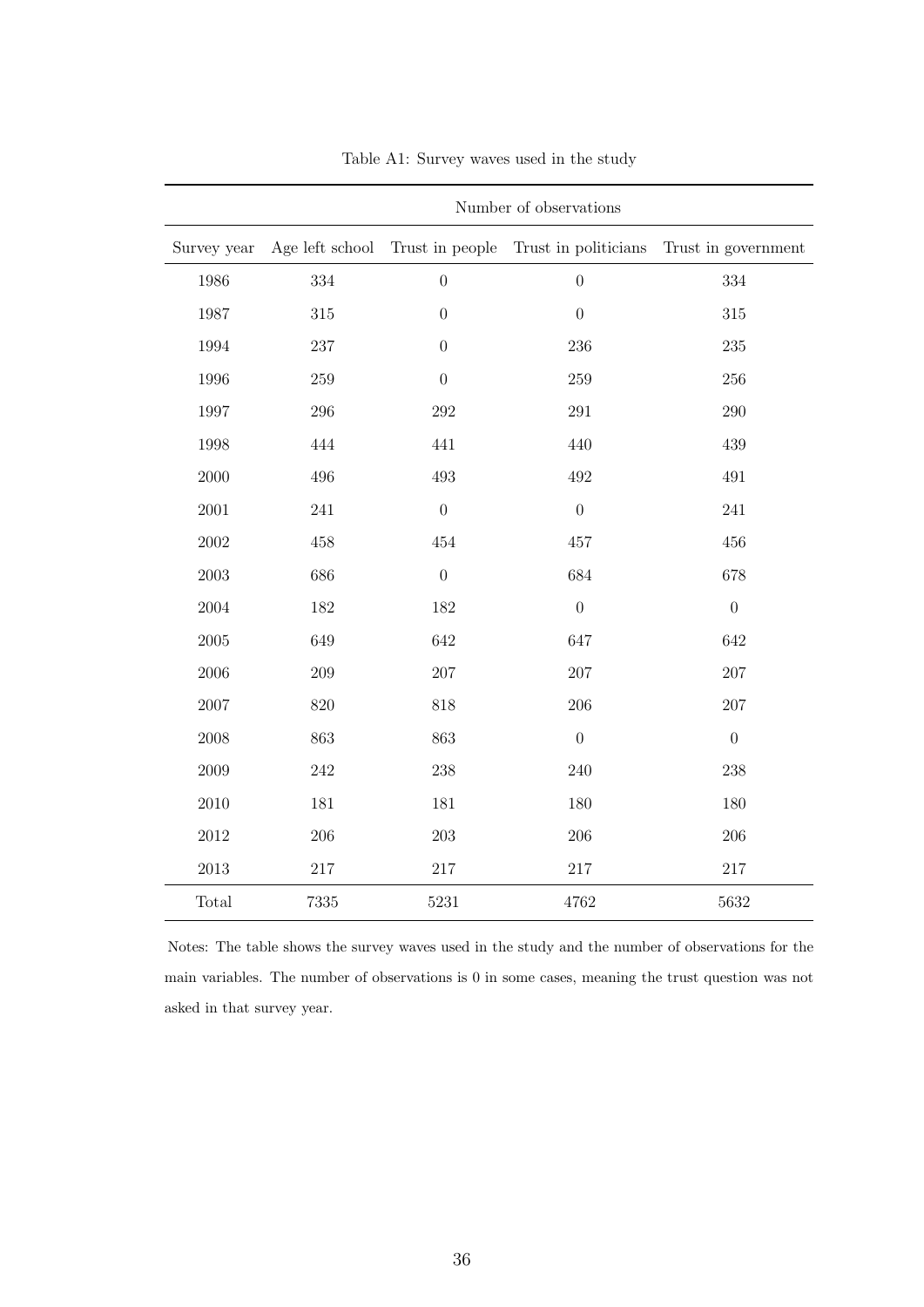|                    | (1)                                         | (2)         | (3)         | (4)         | (5)         | (6)         |
|--------------------|---------------------------------------------|-------------|-------------|-------------|-------------|-------------|
|                    | Panel A: Education and trust in politicians |             |             |             |             |             |
| Years of schooling | $0.0084***$                                 | $0.0085***$ | $0.0087***$ | $0.0073***$ | $0.0073***$ | $0.0078***$ |
|                    | (0.0028)                                    | (0.0028)    | (0.0028)    | (0.0028)    | (0.0028)    | (0.0028)    |
| Observations       | 4,762                                       | 4,762       | 4,762       | 4,762       | 4,762       | 4,762       |
|                    | Panel B: Education and trust in government  |             |             |             |             |             |
| Years of schooling | $0.0242***$                                 | $0.0243***$ | $0.0243***$ | $0.0228***$ | $0.0228***$ | $0.0247***$ |
|                    | (0.0039)                                    | (0.0039)    | (0.0039)    | (0.0039)    | (0.0039)    | (0.0039)    |
| Observations       | 5,632                                       | 5,632       | 5,632       | 5,632       | 5,632       | 5,632       |

Table A2: The association between education and trust: an alternative coding (OLS)

Notes: The dependent variable, trust in politicians (government), is a dummy, which equals 1 if a respondent always or most of the time trusts politicians (government). "Cohort trend" is included in all regressions. In regression (1), only "Years of schooling" is added. In regression (2), "female" dummy is added. In regression  $(3)$ , "age" and "age squared" are added. In regression  $(4)$ , "Asian" and "Black" dummies are added. In regression (5), "England" and "Scotland" dummies are added. In regression (6), survey year dummies are added. Robust standard errors are in parentheses. Significance levels are: \*\*\*, p<0.01; \*\*, p<0.05; \*, p<0.1.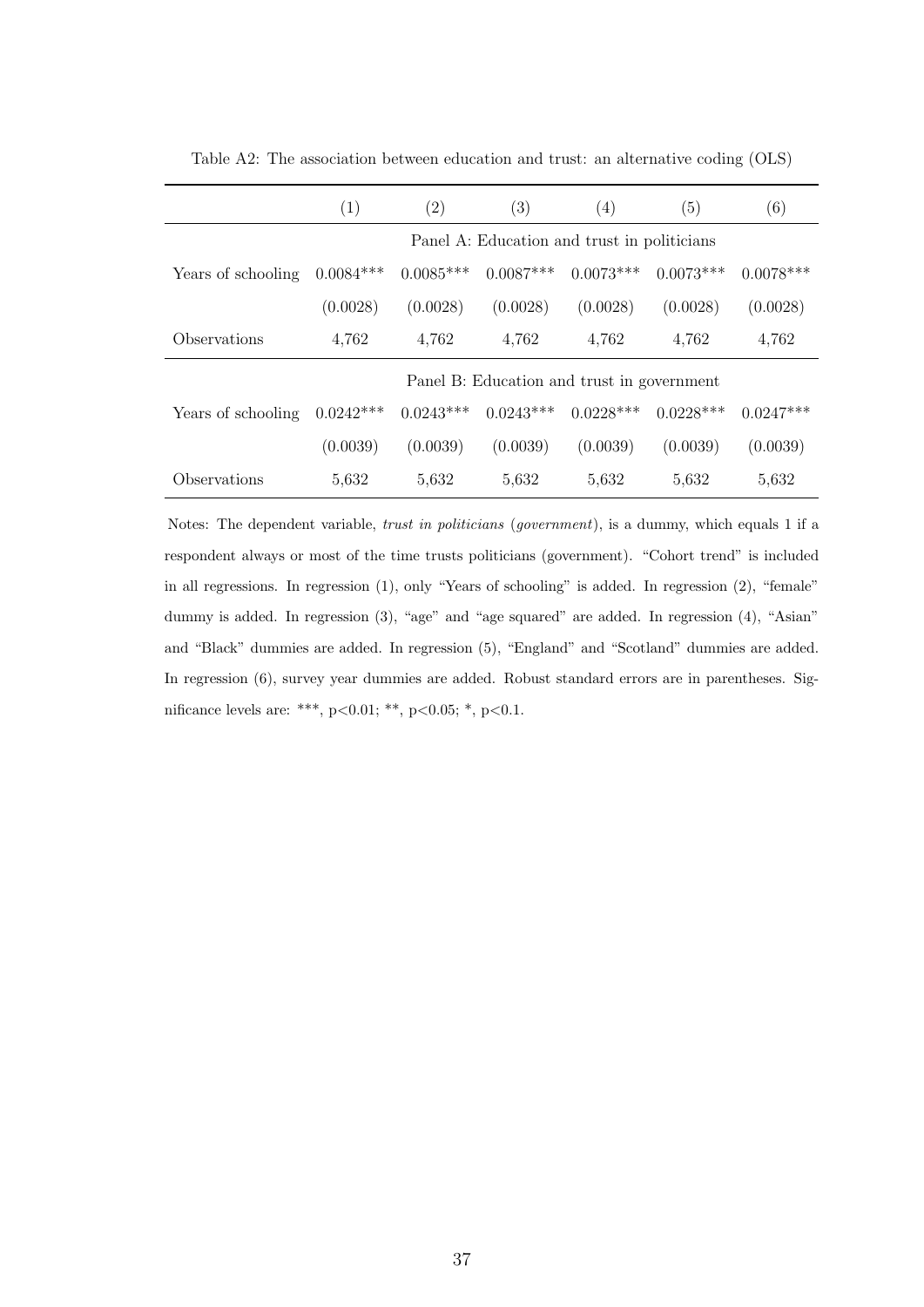|                                          | (1)                                     | $\left( 2\right)$ | (3)       | (4)       | (5)       | (6)       |
|------------------------------------------|-----------------------------------------|-------------------|-----------|-----------|-----------|-----------|
| Panel A: Effects on trust in politicians |                                         |                   |           |           |           |           |
| Years of schooling                       | 0.0355                                  | 0.0387            | 0.0373    | 0.0328    | 0.0337    | 0.0249    |
|                                          | (0.0566)                                | (0.0574)          | (0.0560)  | (0.0614)  | (0.0619)  | (0.0609)  |
| Observations                             | 4,762                                   | 4,762             | 4,762     | 4,762     | 4,762     | 4,762     |
|                                          | Panel B: Effects on trust in government |                   |           |           |           |           |
| Years of schooling                       | $-0.0300$                               | $-0.0244$         | $-0.0028$ | $-0.0140$ | $-0.0166$ | $-0.0177$ |
|                                          | (0.0830)                                | (0.0831)          | (0.0824)  | (0.0897)  | (0.0903)  | (0.0877)  |
| Observations                             | 5,632                                   | 5.632             | 5,632     | 5,632     | 5,632     | 5,632     |

Table A3: The effects of education on trust: an alternative coding (2SLS)

Notes: The dependent variable, trust in politicians (government), is a dummy, which equals 1 if a respondent always or most of the time trusts politicians (government). "Cohort trend" is included in all regressions. In regression (1), only "Years of schooling" is added. In regression (2), "female" dummy is added. In regression (3), "age" and "age squared" are added. In regression (4), "Asian" and "Black" dummies are added. In regression (5), "England" and "Scotland" dummies are added. In regression (6), survey year dummies are added. Robust standard errors are in parentheses. Significance levels are: \*\*\*, p<0.01; \*\*, p<0.05; \*, p<0.1.